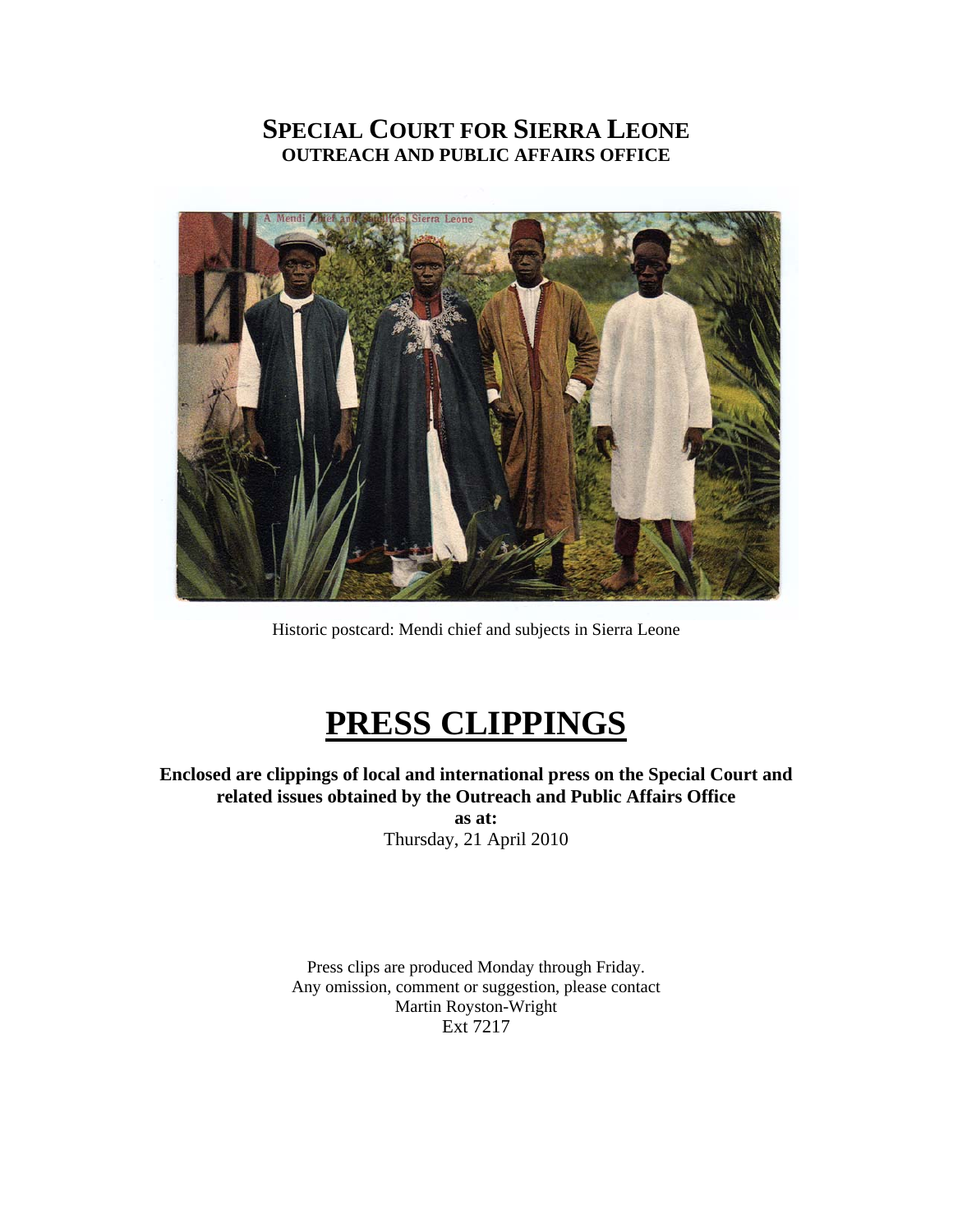| <b>Local News</b>                                                                       |             |
|-----------------------------------------------------------------------------------------|-------------|
| Fayia Musa Denies Hostage Taking by RUF / Premier News                                  | Page 3      |
| Taylor Trial Continues / The New Citizen                                                | Page 4      |
| <b>International News</b>                                                               |             |
| Prosecutors Say That Charles Taylor Lied Under Oath/ Charlestaylortrial.org             | Pages 5-6   |
| Charles Taylor Invited RUF Rebels To Visit Liberia In 1995/ Charlestaylortrial.org      | Pages 7-8   |
| Witness Did Not See Liberians As Part Of The RUF Invading Force/ Charlestaylortrial.org | Pages 9-10  |
| Global Witness Welcomes Court Decision to Retry Guus Kouwenhoven/ The Liberian Journal  | Page 11     |
| 'Our Case Will Be Irreparably Prejudiced' / Daily Observer                              | Pages 12-13 |
| UNMIL Public Information Office Media Summary / UNMIL                                   | Pages 14-20 |
| ICC Prosecutor Seeks Ruling Against Sudan Over Warrants / New York Times                | Page 21     |
| Ocampo Witnesses Fear Leak / Nairobi Star                                               | Pages 22-23 |
| Report: International Tribunal Courtroom Ready in May, No Funding Problems / Naharnet   | Page 24     |
| Point for us Kabuga and We Arrest Him / The Standard                                    | Pages 25-26 |

2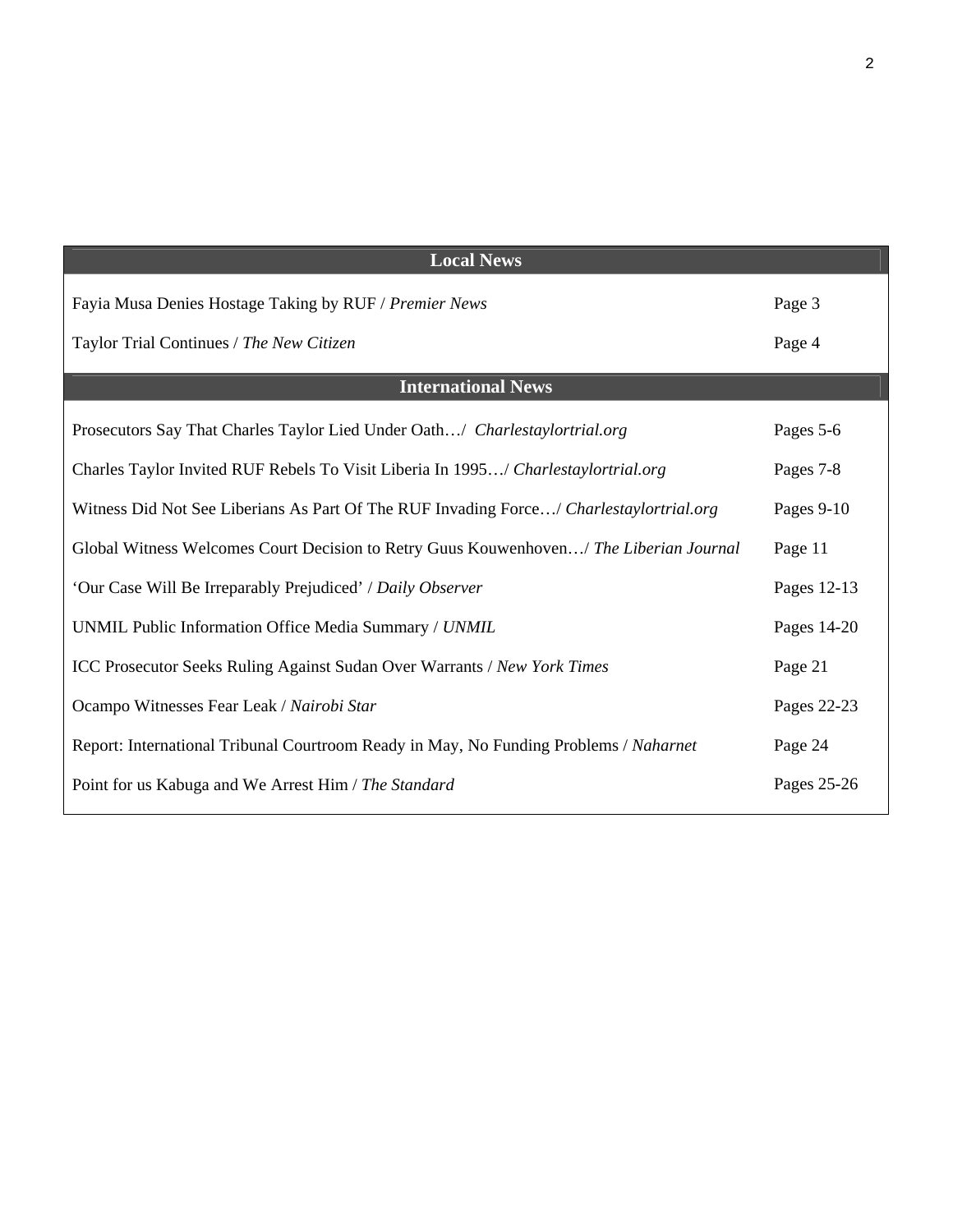# **Fayia Musa Denies Hostage Taking By RI**

uring the Sierra Leone decade long civil war hundreds of civilians lost their hands or legs to amputation, and thousands were reportedly driven from their homes and held hostage by the Sierra Leone rebels, the RUF and their allies.

But Defence Witness, Fayia Musa has told the Special Court in The

Hague that the RUF did not take civilians hostage. Mr. Fayia also



testified that Mr. Taylor had-relationship with the Contd. Page 6

# lusa Denies Hostage

**From page 4** 

RUF beyond 1992, but he did not give military support to the rebel organization.

Continuing his crossexamination Defence Witness Fayia Musa has told the court that the RUF did not take any civilian hostage during the Sierra Leone civil war. He said civilians' decision to stay in RUF controlled territories were based on reports from Guinea and Freetown that Sierra Leoneans were being killed on suspicion of being rebels.

Mr. Fayia Musa emphasized that civilians were not forced to stay in the RUF territories.

But Prosecution Lawver. Nicholas Kumjian reminded the witness that civilians were not free to leave RUF territories and Mr. Fayia denied.

Former Liberian President. Charles Taylor is accused of supporting the Sierra Leonean rebels who allegedly rained terror on the civilian population. Mr. Taylor and his Defence Team have consistently told the court that he severed all relationship with Former RUF Leader Mr. Foday Sankoh and his rebel movement in August 1992. But Defence Witness, Fayia Musa said in 1995 Mr. Taylor

invited an RUF delegation to the provincial city of Gbarnga, Mr. Taylor's former headquarters in Bong County. Mr. Fayia said Mr. Sankoh turned down the invitation, but some senior members of the RUF including himself persuaded Mr. Sankoh into accepting the invitation.

The Defence Witness told the court the RUF delegation visited Gbarnga and was later taken to Accra Ghana by Mr. Taylor on what he called site seeing. The crossexamination of Mr. Fayia Musa continues on Wednesday.

**Credit BBC World Service Trust.**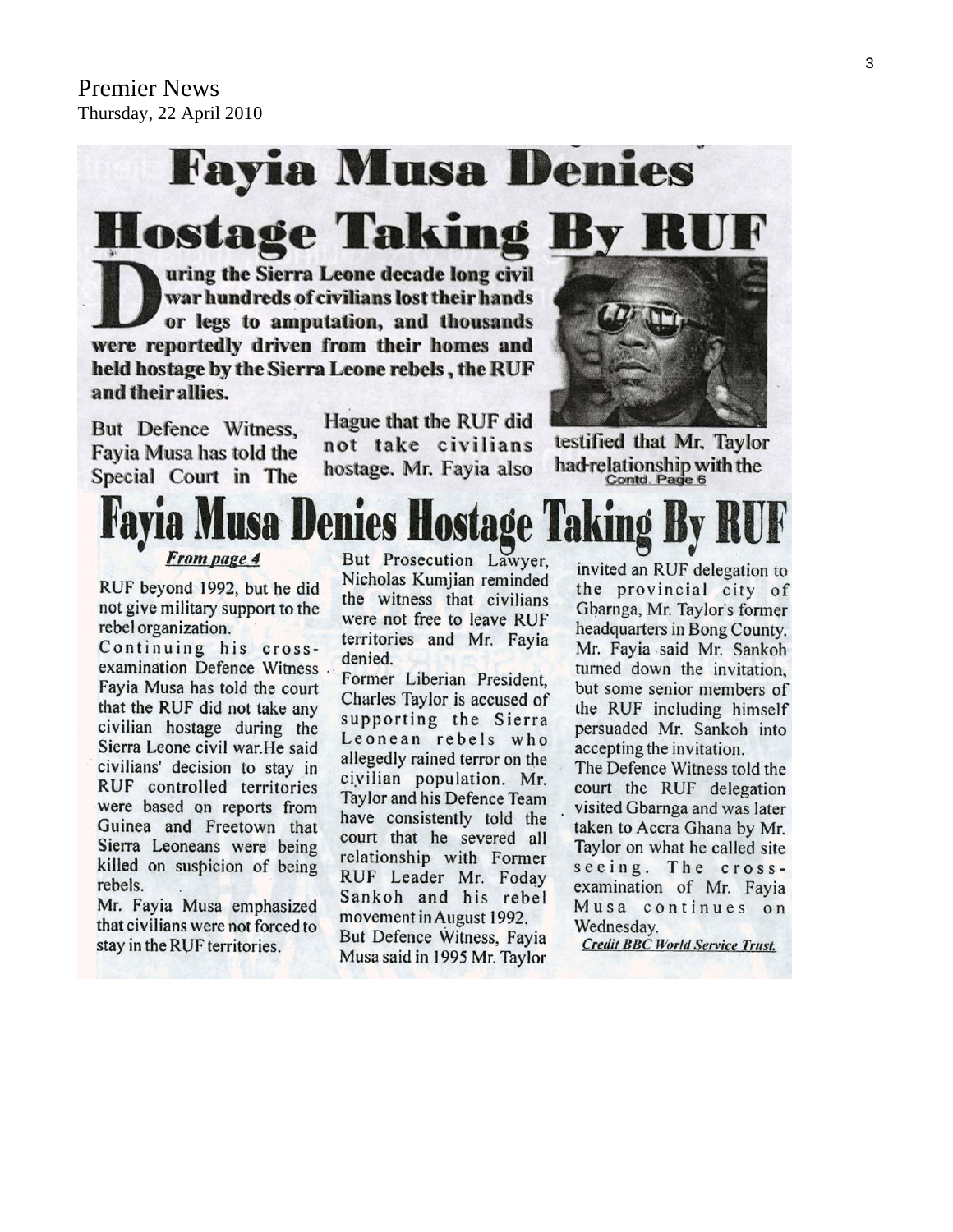# The New Citizen Thursday, 22 April 2010



But Defence Witness, Fayia Musa said in 1995 Mr. Taylor invited an RUF delegation to the provincial city of Gbarnga, Mr. Taylor's former headquarters in Bong County. Mr. Fayia said Mr. Sankoh turned down the invitation, but some senior members of the RUF including himself persuaded Mr. Sankoh into accepting the invitation. The Defence Witness told the court the RUF delegation visited Gbarnga and was later taken to Accra Ghana by Mr. Taylor on what he called site seeing. The cross-examination of Mr. Fayia Musa continues on Wednesday.

gust 1992.

putation, and thousands were reportedly driven from their homes and held hosyond 1992, but he did not tage by the Sierra give military support to

Fayia also testified that Mr. Taylor had relationship with the RUF be-

has told the court that the RUF did not take any civilian hostage during the Sierra Leone civil war. He said civilians' decision to

Mr. Fayia Musa emphasized that civilians were not forced to stay in the RUF territories. But Prosecution Lawyer, dent, Charles Taylor is accused of supporting the Sierra Leonean rebels who allegedly rained terror on the ci-

vilian population. Mr.

4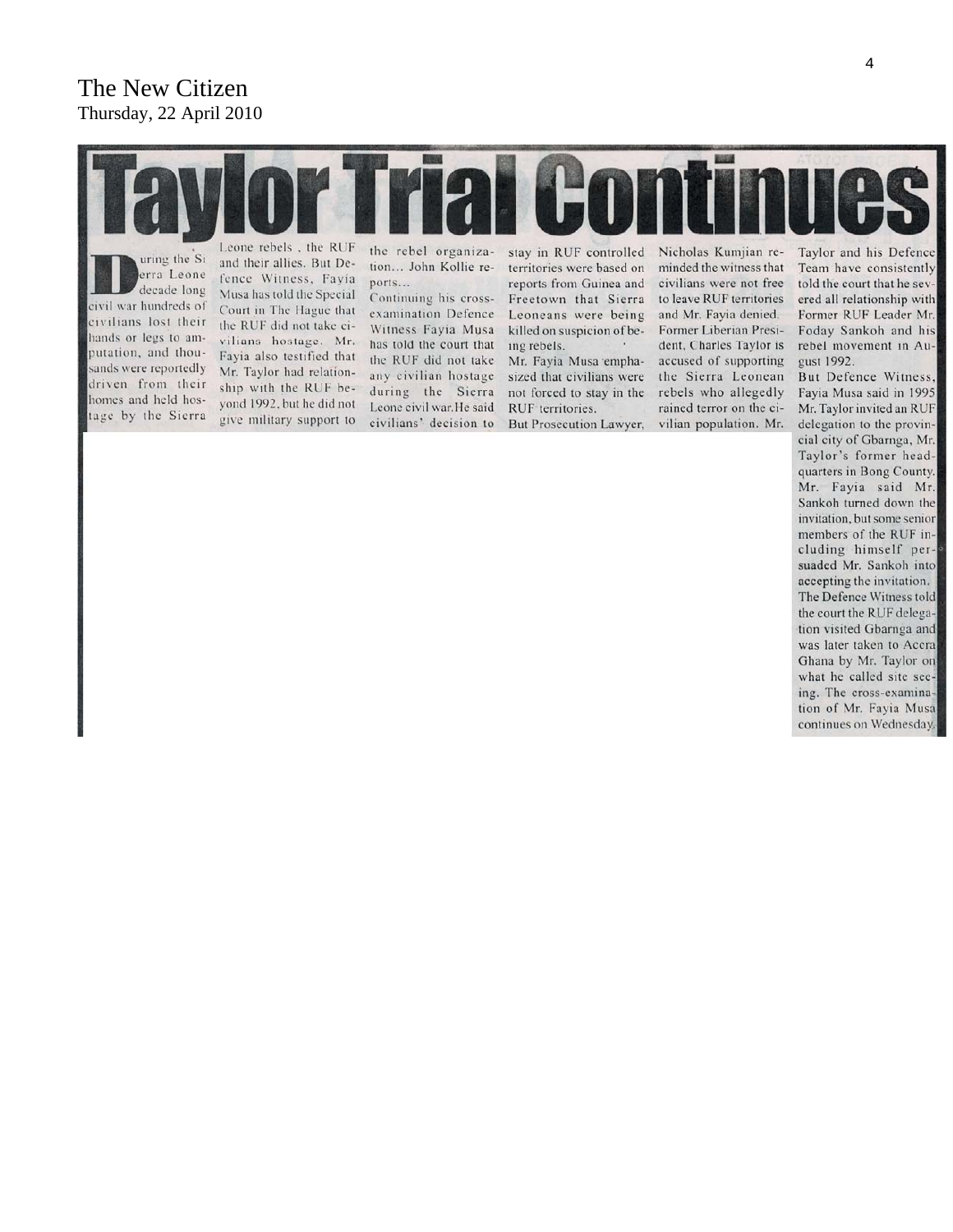# [Charlestaylortrial.org](http://www.charlestaylortrial.org/about/) (The Hague)

Wednesday, 21 April 2010

# **[Liberia:](http://allafrica.com/liberia/) Prosecutors Say That Charles Taylor Lied Under Oath When He Testified That RUF Leader Foday Sankoh Was Not Based At Gbarngha, Liberia**

Alpha Sesay



Prosecutors today said that Charles Taylor lied under oath when he said that Sierra Leone's rebel leader only visited him in Liberia for a few days, but did not stay there for months during the civil conflicts in both Liberia and Sierra Leone.

Fayia Musa, a Sierra Leonean rebel insider, today told the Special Court for Sierra Leone that at some point during his country's brutal 11-year conflict, rebel leader Foday Sankoh spent about six months with Mr. Taylor at his National Patriotic Front of Liberia (NPFL) headquarters at Gbarngha in Liberia.

Prosecutors said this account by Mr. Musa, former spokesperson for the Revolutionary United Front (RUF) rebel group, contradicted Mr. Taylor's own account. The former Liberian president, during his own testimony, had denied suggestions that Mr. Sankoh used to stay at NPFL headquarters at Gbarngha. Mr. Sankoh was only a visitor there for a few days, Mr. Taylor had told the court. According to Mr. Musa, this was not the case.

"You see Mr. Witness, I believe you told us the truth – I believe Charles Taylor lied under oath," prosecution counsel, Nicholas Koumjian, said to the witness.

 "He [Mr. Taylor] was asked "did Foday Sankoh base with you in Gbarngha?" He [Mr. Taylor] answered, "well again, Foday Sankoh was not based with me in Gbarngha." He was asked "please explain what you mean when you say he was not based with you in Gbarngha." And he answered, "well to be based means to be permanent from my understanding, so it was not permanent. If your question is, he visited me in Gbarngha, yes, but he was not based with me in Gbarngha, no," Mr. Koumjian said, recounting to the witness the earlier exchange with Mr. Taylor.

Mr. Koumjian asserted that Mr. Taylor lied in his testimony when he said that Mr. Sankoh would only spend a few days with him at Gbarngha and then he would return to Sierra Leone.

"So we see here, Mr. Taylor lies and says that Foday Sankoh would only stay two or three days. You told us that Fooday Sankoh and Mr. Tengbeh went to Gbarngha for six months before they returned to Sierra Leone, isn't that correct?" Mr. Koumjian asked the witness.

In his response, the witness said that "it is correct."

"They [Mr. Sankoh and Mr. Tengbeh] were there up until the end of the Top 40."

The operation code named Top 40, according to Mr. Taylor and several witnesses, marked the end of collaboration between Mr. Taylor's NPFL and the RUF in 1992. Prosecutors, however, allege that the relationship between Mr. Taylor and the RUF continued even after 1992 and that the former Liberian president continued to provide support to the rebel forces in Sierra Leone. With Mr. Taylor's support and advice, prosecutors say that the RUF committed widespread atrocities against the civilian population of Sierra Leone. Mr. Taylor has dismissed the allegations as false.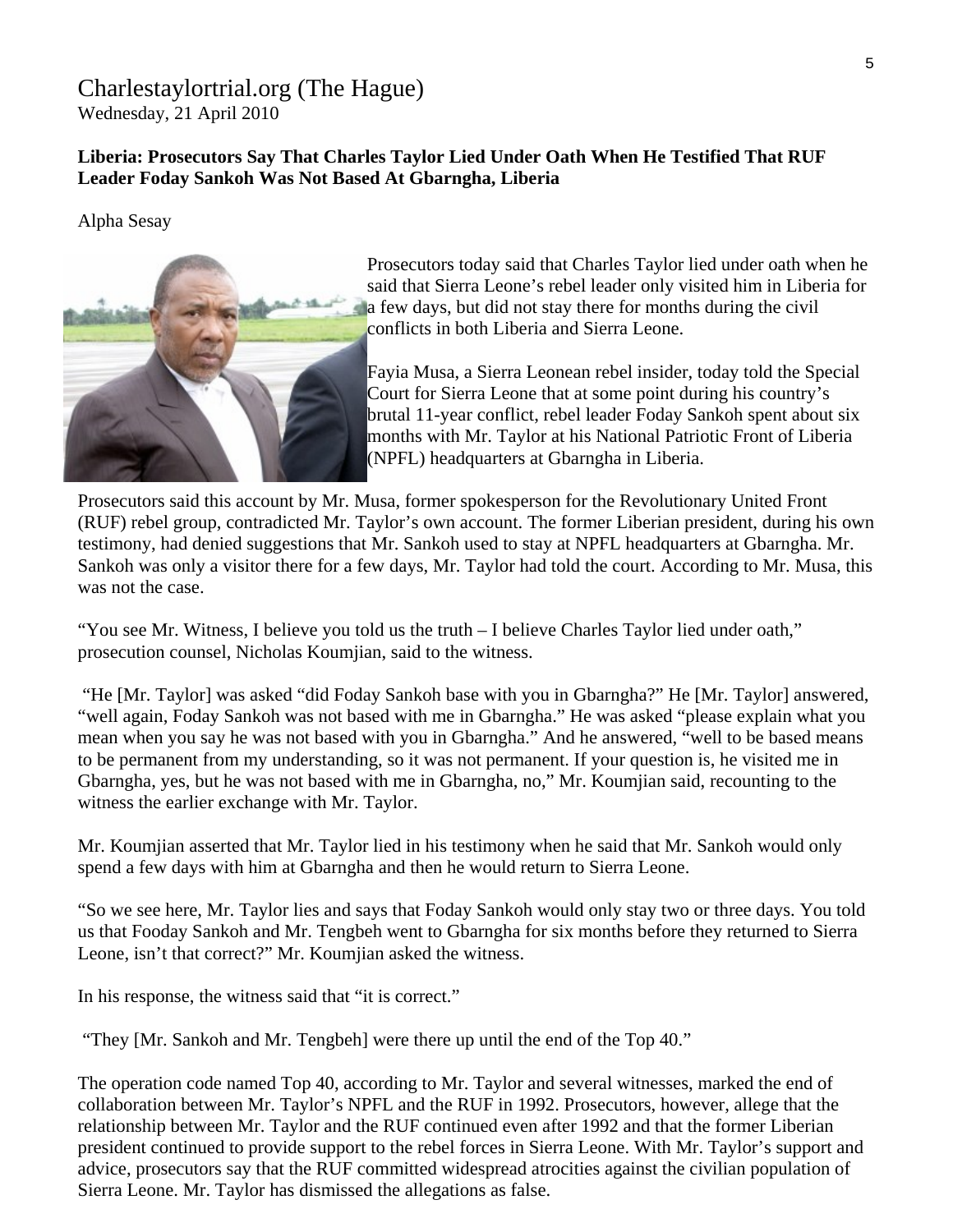Earlier in court today, Mr. Taylor's defense counsel Courtenay Griffiths informed the judges that the defense will be incapacitated to present witnesses next week due to the problems faced by airlines in flying in and out of Europe caused by volcano ash spreading across the continent's airspace. With only one more witness after Mr. Musa presently in The Hague, it may be difficult to transport witnesses from West Africa to Europe unless there is a significant change with flight availability, he said.

"As a consequence of the disruption to airline traffic into Europe, we will have problems progressing the trial next week because currently there is only one further witness in The Hague, and we know not how long the current travel difficulties will persist or whether indeed flights will be coming in from West Africa at anytime soon," Mr. Griffiths told the judges.

Presiding judge, Justice Julia Sebutinde, conferred with her colleagues and then responded that the problems affecting airline traffic into and out of Europe is disappearing gradually. If progress is made with airline traffic by next week, then the challenge envisaged will not affect the trial, she said.

As Mr. Musa concluded his testimony today, Mr. Taylor's ninth defense witness took the witness stand. The witness, a Liberian national, Martin Flomo George, told the court that he fought for the RUF from the start of the conflict in Sierra Leone in 1991 to its conclusion in 2002.

Mr. Taylor has previously said that Liberian nationals could have fought in Sierra Leone as part of the RUF but that he did not send them there. He said that he had no links with the Liberians who fought in Sierra Leone. Liberian nationals now testifying as former members of the RUF seek to corroborate Mr. Taylor's account that they were indeed part of the RUF in Sierra Leone but with no links to Mr. Taylor.

Mr. Flomo's testimony continues tomorrow.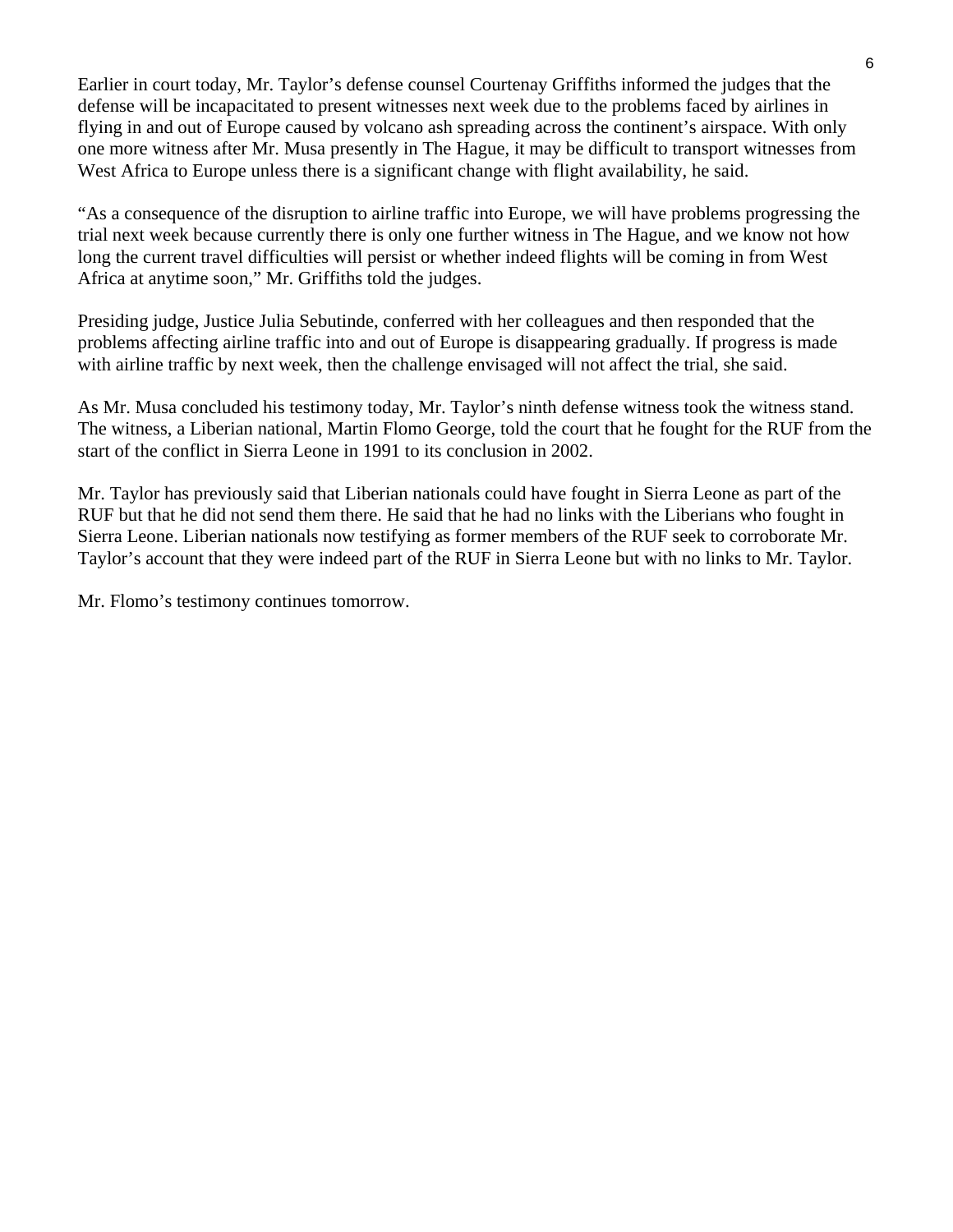# Charlestaylortrial.org (The Hague) Wednesday, 21 April 2010

# **Liberia: Charles Taylor Invited RUF Rebels To Visit Liberia In 1995 But Not For Military Advice, Witness Says**

Alpha Sesay

Charles Taylor invited Sierra Leonean rebels to visit his rebel headquarters in Liberia in 1995, but not to give them military advice, Mr. Taylor's defense witness told Special Court for Sierra Leone judges today in The Hague.

Fayia Musa said that in 1995, Sierra Leone's Revolutionary United Front (RUF) rebels received an invitation from Mr. Taylor to visit his National Patriotic Front of Liberia (NPFL) headquarters at Gbarngha in Liberia. Mr. Musa, a former RUF rebel humself, said that the group's leader Foday Sankoh initially turned down the invitation, but at the behest of several senior RUF commanders, Mr. Sankoh allowed the RUF to visit the former Liberian president. Many RUF commanders, including the witness himself, were enthusiastic about the visit, Mr. Musa said. He said that prior to the visit, the RUF did not know why Mr. Taylor had invited the RUF delegation to Liberia. This raised a question from the Presiding Judge of the Trial Chamber, Justice Julia Sebutinde, about why the rebel forces were enthusiastic about visiting Mr. Taylor.

"You didn't even know the reason why Taylor had invited you. Why were you bending over backwards to go against the will of your leader to visit someone that hadn't stated the purpose?" Justice Sebutinde asked the witness.

"Well, we knew that he would not invite us into security problem at all. We also knew that he was his friend," Mr. Musa responded.

Prosecution counsel, Nicholas Koumjian, sought to know what the RUF hoped to achieve from the visit.

"What did you hope to gain out of going to Gbarngha?" Mr. Koumjian asked.

"We did not know what we were going to get. First of all, we never knew Charles Taylor before. So one of the reasons why I wanted to go there was to see him, for the first time in my life," the witness said.

"Secondly, I wanted to see what actually he called us for, come what may," he added.

Asked by Mr. Koumjian whether they were "hoping for military support" from Mr. Taylor, the witness said "No, we were not hoping for military support at all."

"In fact, if I knew that it was for military support, I would not go," Mr. Musa said.

Mr. Musa explained that when they visited Liberia, Mr. Taylor took the RUF delegation to the Ghanaian capital, Accra, for sight-seeing.

This account by Mr. Musa sits in tension with other accounts given by Mr. Taylor and defense witnesses that after the fall-out between the RUF and Mr. Taylor's own rebel group, the National Patriotic Front of Liberia (NPFL) in 1992, Mr. Taylor no longer had any contacts with the RUF. It will be left with the judges to determine the weight to attach to any account given by specific witnesses. Relevant Links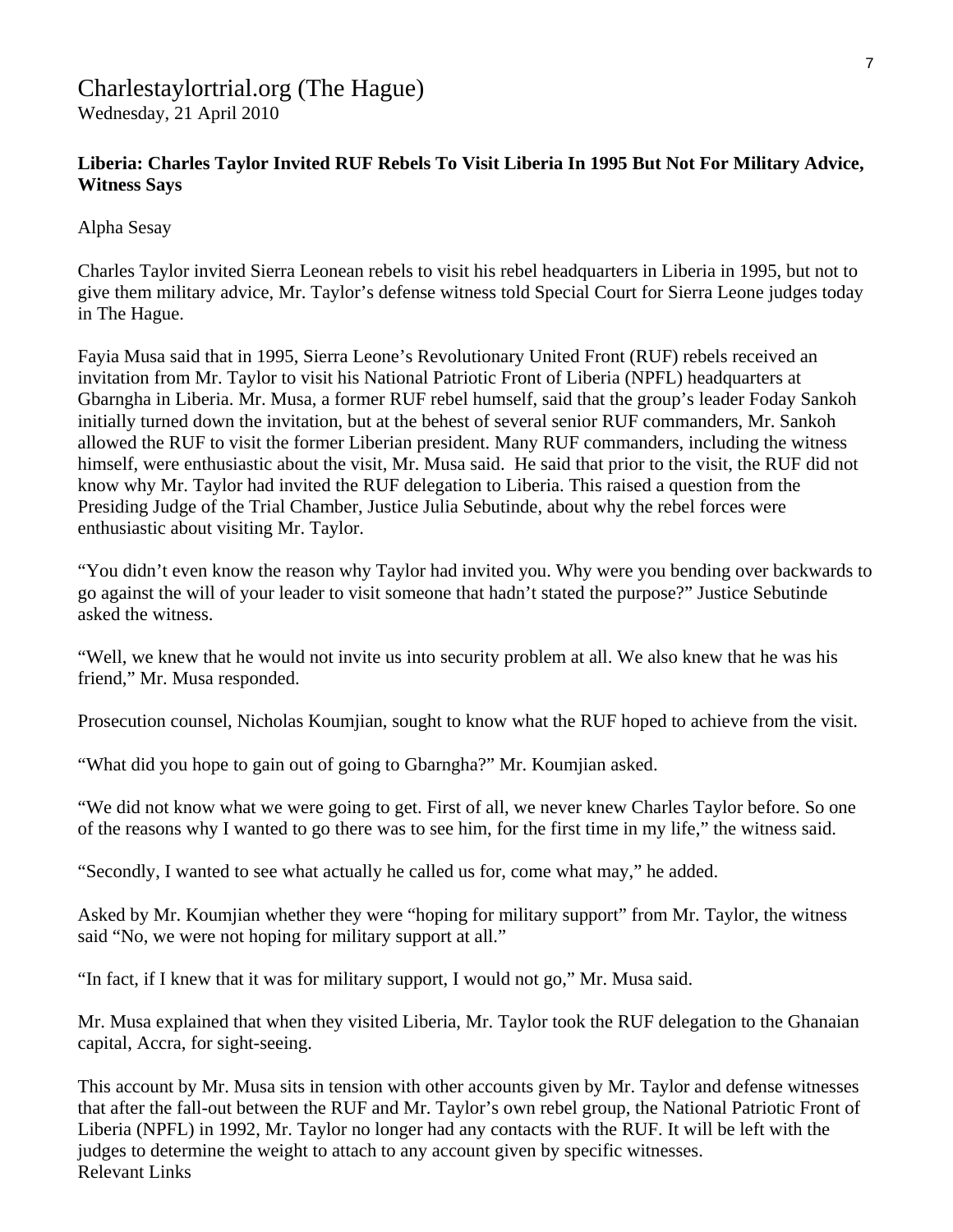Also in his cross-examination today, Mr. Musa told the court that reports that the RUF held civilians as hostages are false. He said that all civilians who stayed in RUF-controlled territory did so willingly because of reports that suspected rebels or RUF associates were being killed in Freetown and Guinea.

"The civilians decided to stay, they were not held hostage by the RUF. They were held hostage by the fear of being killed either in Guinea or in Freetown." Mr. Musa said.

"I am not defending the RUF. A lot of things went wrong but that was the reality on the ground there. They stayed there on their own," he added.

Mr. Musa denied prosecution suggestions that the civilians were not free to leave RUF territ0ry.

Mr. Musa, a Sierra Leonean national, served as spokesperson and Agricultural Officer for the RUF during the country's 11 years conflict.

His cross-examination continues tomorrow.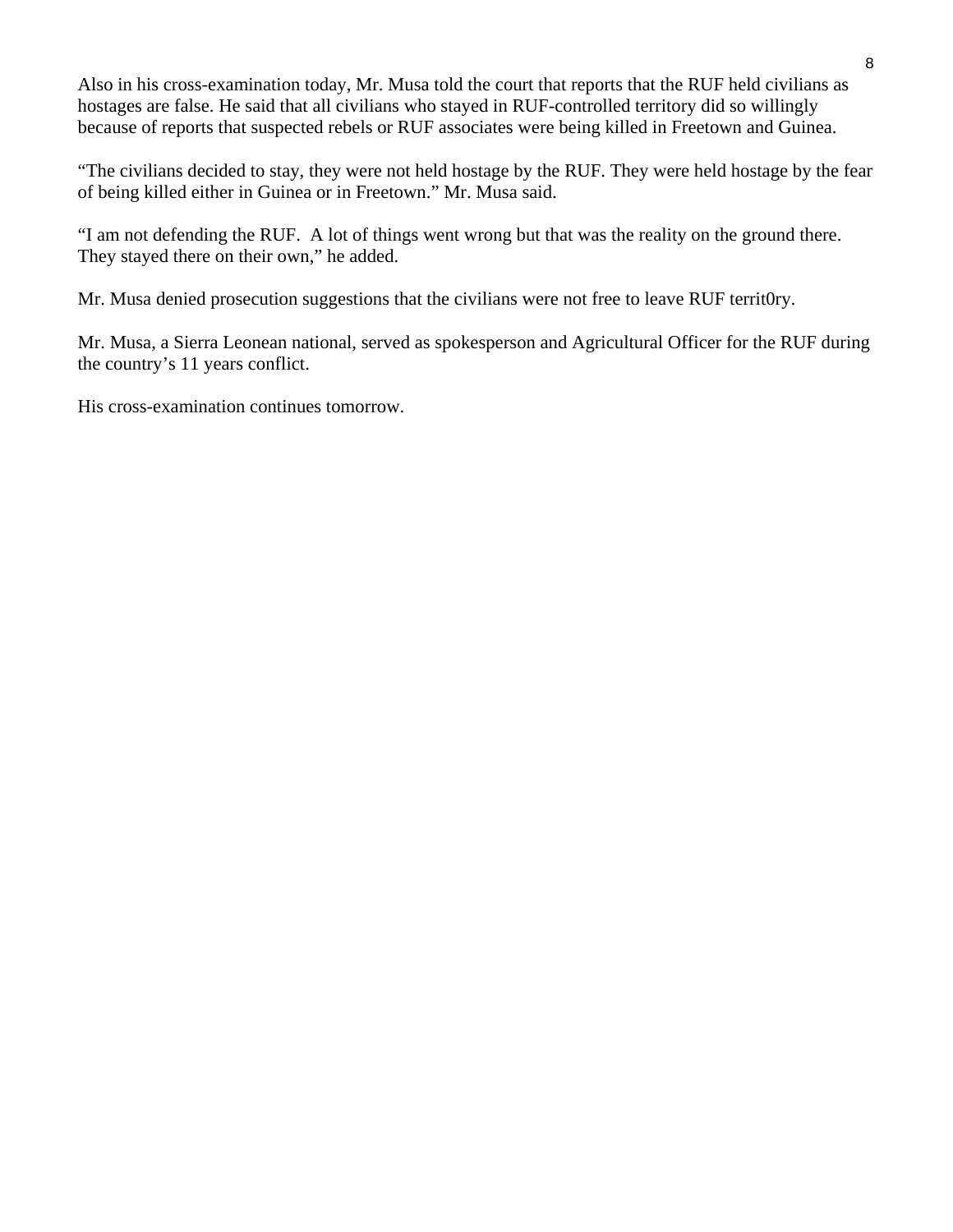# Charlestaylortrial.org (The Hague) Monday, 19 April 2010

# **Liberia: Witness Did Not See Liberians As Part Of The RUF Invading Force In Sierra Leone; RUF Did Not Use Forced Labor, He Says**

Alpha Sesay

A defense witness for Charles Taylor today claimed he did not see Liberians among the Sierra Leonean rebel forces which attacked the country in 1991. He also dismissed allegations that Sierra Leonean rebels subjected civilians to forced labor during the country's 11-year civil war.

Fayia Musa, a former Spokesperson and Agricultural Officer for the Revolutionary United Front (RUF) rebel group, today told the Special Court for Sierra Leone that claims that Mr. Taylor's Liberian fighters were part of the RUF fighters who invaded Kailahun district in eastern Sierra Leone in 1991 are false. His account contradicted that of his fellow defense witness, John Vincent — also a former member of the RUF — who had previously told the court that Liberian nationals constituted a huge percentage of the RUF group which invaded Sierra Leone in 1991.

Prosecution counsel Nicholas Koumjian pointed out to the witness that his account differed from that of Mr. Vincent. Mr. Musa, while still casting doubt on Mr. Vincent's account, explained that his account was based on his personal contact with the RUF in 1991. (Mr. Musa has previously told the court that he was a teacher in his hometown of Kailahun who joined the rebels voluntarily when they attacked and captured him).

"The reason I have to doubt it [Vincent's account] is the fact that those who captured me, those who captured us in Kailahun, were not NPFL. The group which met us in Kailahun, they told us they were RUF, they spoke to us in our language in Mende, most of them, some of them spoke to us in Kissi," Mr. Musa said.

He added that "I cannot really say that Vincent, I cannot tell whether he was lying or not, but the group which met us was RUF."

Prosecutors have alleged that Mr. Taylor was involved in a joint criminal enterprise with RUF leader Foday Sankoh and that in pursuit of such enterprise, Mr. Taylor provided support to the RUF through the supply of materials and man power to attack Sierra Leone in 1991. Prosecutors say that this support continued throughout the conduct of the war which only ended in 2002. Mr. Taylor, while denying the prosecution allegations has said that he only provided minimal support to the RUF in 1991 when he realized that a rival rebel group, the United Liberation Movement for Democracy in Liberia (ULIMO), was attacking him in Liberia with help from the government of Sierra Leone. He then joined forces with the RUF, who were fighting to dislodge the Sierra Leonean government, as they had a common enemy at that time, Mr. Taylor said. The former president said that his association with the RUF ceased in 1992.

Also in his cross-examination today, Mr. Musa denied allegations that the RUF subjected civilians to forced labor. The charges against Mr. Taylor include forced labor against the civilian population of Sierra Leone by the RUF. Prosecutors say that the RUF subjected civilians to forced labor for mining and farming purposes during the country's civil war. It is alleged that Mr. Taylor knew of the forced labor but continued to support the RUF. Mr. Taylor has denied these allegations.

Mr. Musa, who served as Agricultural Officer of the RUF told the court that civilians were never forced to farm but that they went to the farm willingly as a means of sustaining themselves. Relevant Links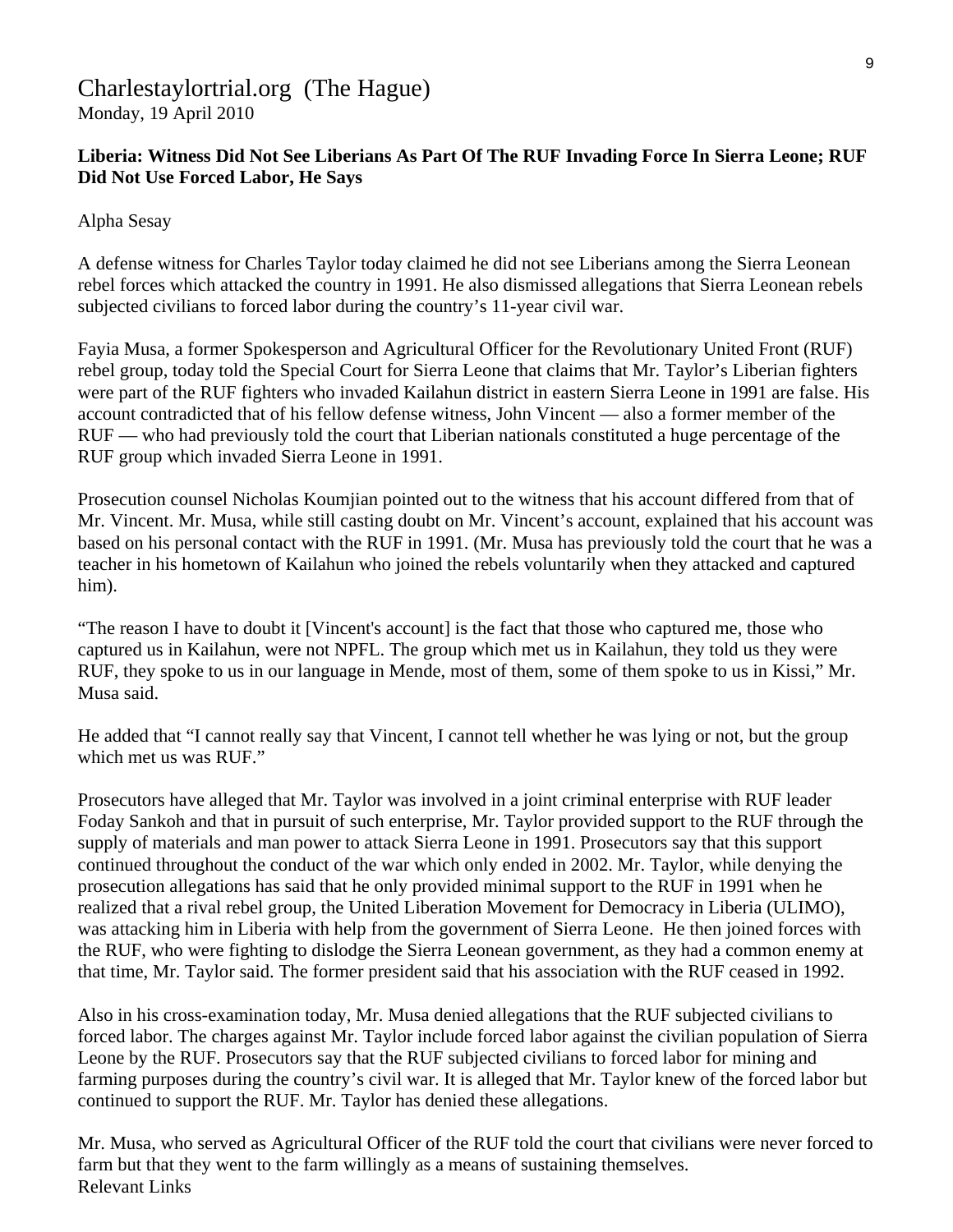Mr. Koumjian who sought to get more form the witness put to him that "the people that lived under the RUF control, they felt like slaves working for the RUF. That was the common feeling in Kailahun, isn't that true?"

Mr. Musa disagreed.

"That is not true. I have started by telling you that when all of us were captured, for the sake of the people of Kailahun who were not able to escape, I offered my services to organize them so that they will not starve to death and the reality on the ground was that we had to work in order for us to eat."

Mr. Musa told the court that as Agricultural Officer and spokesperson for the RUF, he did not take part in military activities. He was not part of the military wing of the rebel group and so cannot say much about the RUF's military operations, he said.

Mr. Musa's cross-examination continues tomorrow.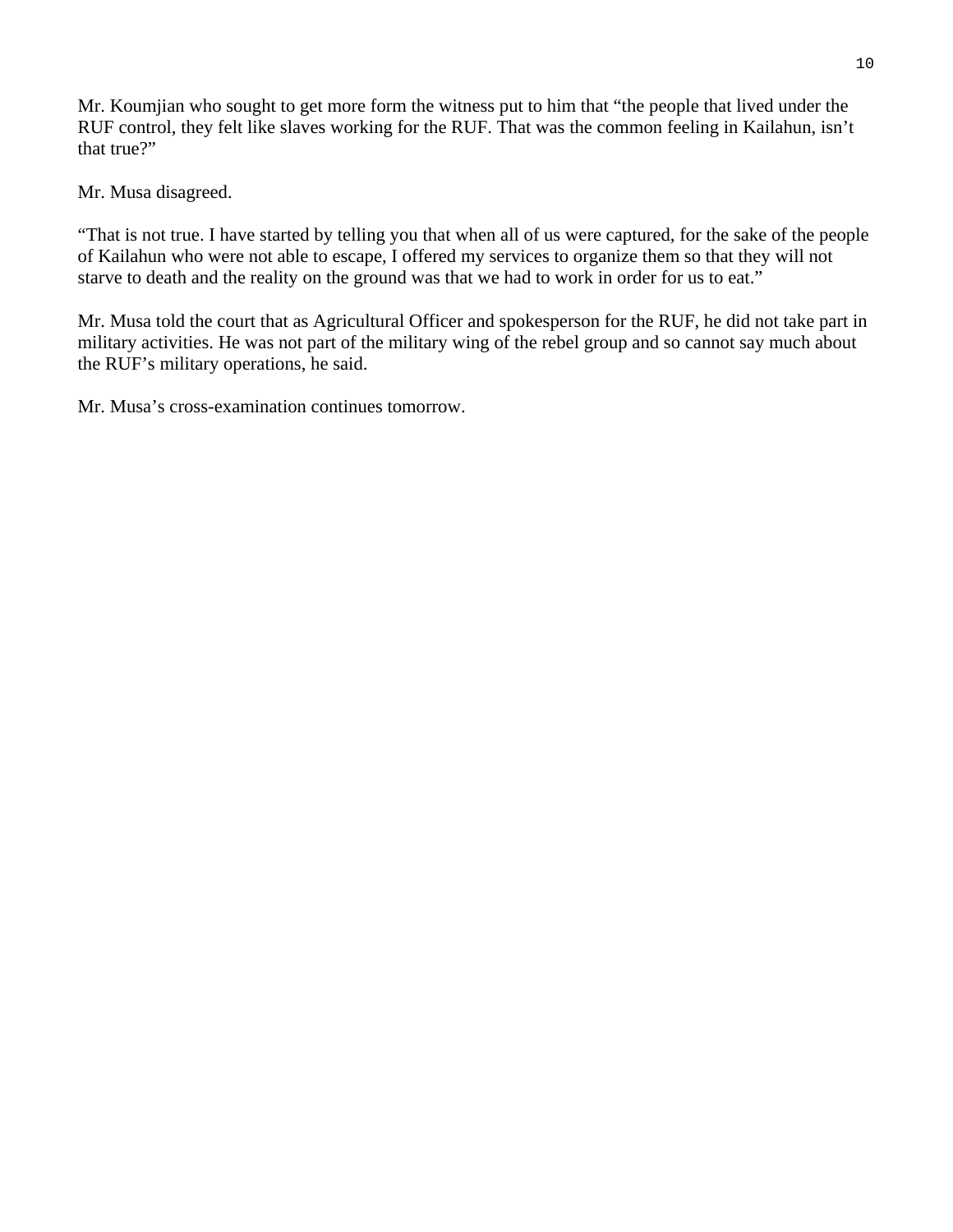# The Liberian Journal Wednesday, 21 April 2010

## **Global Witness Welcomes Court Decision to Retry Guus Kouwenhoven on Liberian Timber**



*(L-R) Taylor, wife, Woiwoyou & Gus* 

The Dutch Supreme Court has overturned a 2008 ruling by the Court of Appeal which cleared businessman Guus Kouwenhoven of charges of involvement in illegal arms deals and war crimes during the civil war in Liberia between 2000 and 2003. The Court of Appeal will now have to re-

examine the case and bring a new judgment.

Global Witness, which first documented the involvement of Kouwenhoven in illegal logging and arms trafficking in its 2001 report, Taylor Made, welcomed the court's decision.

The 2008 ruling by the Court of Appeal had overturned an 8-year prison sentence for arms trafficking handed down by the Court of First Instance in 2006. Global Witness testified on both occasions, after securing a groundbreaking right to keep their sources confidential. Evidence from Global Witness investigations and reports was used by the Dutch prosecutors.

Kouwenhoven was head of the Oriental Timber Company (OTC) during the regime of President Charles Taylor, who waged a brutal war against the people of Liberia and Sierra Leone, funded largely through the sale of diamonds and illegal logging.

OTC, also known also as 'Old Taylor's Children' or 'Only Taylor Chops', was the most notorious logging company in the country and dominated the Liberian timber industry with 1.6 million hectares of concessions.

UN experts and eyewitnesses interviewed by Global Witness reported that it was active in organising weapons shipments, and that its own security personnel blurred with Taylor's armed forces and took part in military activities for the Liberian government. OTC money facilitated arms purchases.

In April 2003, President Taylor's spokesperson, Vaani Paasewe, confirmed this in a media interview: "It is true that, as Global Witness has said in its report, revenues from Liberia's logging industry had been used to import weapons recently despite the UN arms embargo…"

A 2000 UN Expert Panel Report on Sierra Leone referred to Kouwenhoven as a "…member of President [Charles] Taylor's inner circle" and "responsible for the logistical aspects of many of the arms deals [with the RUF]." In 2001 the UN Expert Panel Report on Liberia referred to him as "…one of the most influential businessmen in Liberia".

Kouwenhoven was placed on UN travel ban list in 2001 and in July 2003 sanctions on timber were put in place, on the grounds that timber was being traded by rebel and government forces in exchange for arms.

Patrick Alley, Director of Global Witness, said: "Charles Taylor's regime depended on revenues from the timber industry. OTC's operations in Liberia were illegal and under Kouwenhoven they paid large sums both directly to a known arms dealer and into Charles Taylor's personal bank account, thereby supporting his brutal regime. The war in Liberia cost over 250,000 lives. No one who played a role in perpetuating this conflict should go unpunished."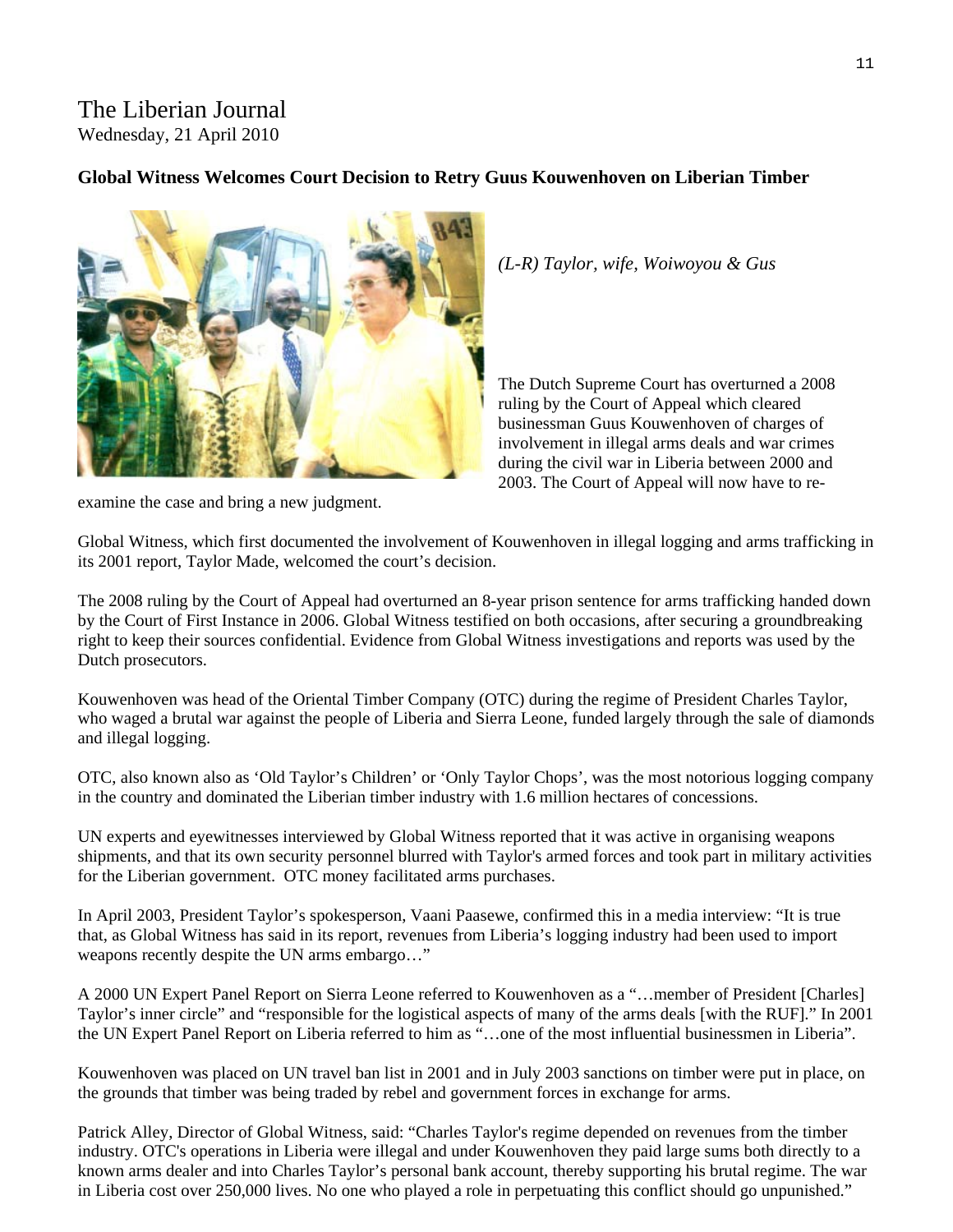# Daily Observer Monday, 19 April 2010

# **'Our Case Will Be Irreparably Prejudiced'**



Despite prosecution fears that their case will be 'irreparably prejudiced' if they do not gain access to important background statements by Charles Taylor's current defense witness, judges late last week disagreed, and ordered cross-examination to start on Monday.

Fayia Musa, a Sierra Leonean national and former spokesperson for Sierra Leone's Revolutionary United Front (RUF) rebel group, had last week been testifying for Mr. Taylor, who is on trial for allegedly providing support to the Sierra Leonean rebels as they committed crimes during the country's 11-year conflict.

Mr. Musa, who was an RUF insider, has denied prosecution claims that the former Liberian president had control over RUF rebels, telling the judges that Mr. Taylor severed all relationships with the RUF as far back as 1992.

As the witness concluded his direct-examination, prosecutors made an application to the judges that the witness's cross-examination be postponed, citing reasons that Mr. Musa had testified about events which were not contained in his written statements disclosed by defense lawyers. Prosecution counsel, Nicholas Koumjian, told the judges that the prosecution will suffer undue and irreparable damage if the crossexamination of the witness was not postponed.

"This summary indicates that this witness only had one relevant topic to provide evidence on and that is the trips around the sub-region for fund-raising. Now he's testified about many other facts including personal interactions with Charles Taylor. Are these recent inventions? The prosecution can only know that if we see the witness statement and the original statements that this witness gave," Mr. Koumjian said.

He added: "So we are irreparably prejudiced if we don't get the statement to see if all these interactions with Charles Taylor that this witness testified to that are not in the summary. So the witness summary is patently insufficient."

Mr. Koumjian asked for the witness's previous statements to the defense, and for a short postponement before cross-examination starts.

Defense counsel for Mr. Taylor, Courtenay Griffiths, opposed the defense application, arguing that the witness's statement had sufficient information to assist the prosecution in their cross-examination of the witness and that the prosecution had enough time to research any necessary information about the witness.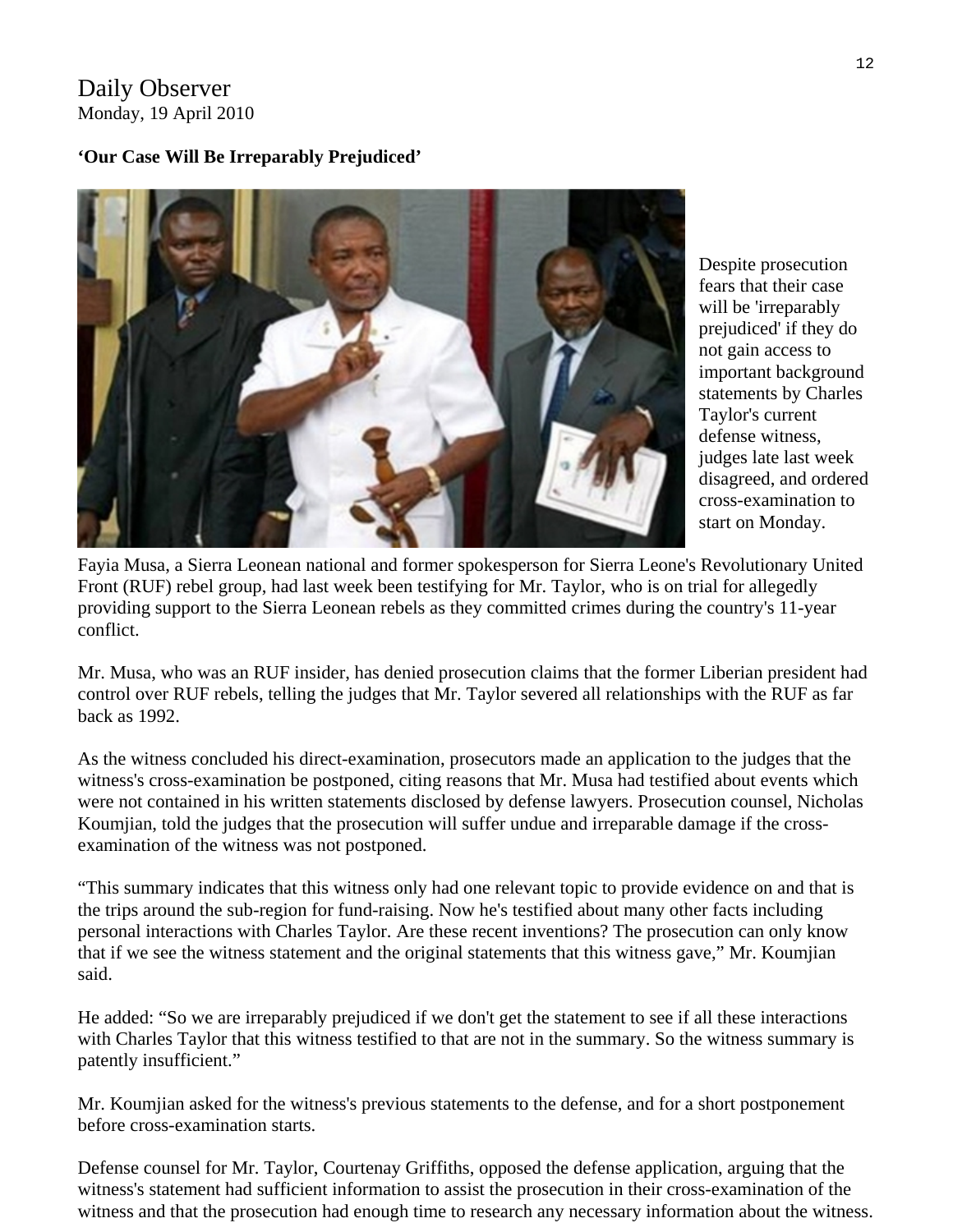He asked the judges to deny the prosecution's request for additional statements of the witness to be disclosed as well as the request to postpone the witness's cross-examination.

"How is he now unable to cross-examine given that all of the material disclosed by this witness has been in the public arena for a very long time indeed?" Mr. Griffiths asked.

He went on that "it would seem to us that the prosecution has failed miserably to place before this court any evidence that they have in fact been prejudiced, that's the important word, irreparably prejudiced by the so-called paucity of the content of the summary."

"In our submission, they have neither shown nor sought to show why they are unable to commence their cross-examination now. So in summary, we would submit that both of the applications [disclosure of more witness statements and postponement of the cross-examination of the witness] made by Mr. Koumjian should be refused," Mr. Griffiths concluded.

After hearing arguments from both parties, the presiding judge of the Special Court for Sierra Leone's Chamber, Justice Julia Sebutinde, ruled that while the witness summary disclosed by the defense to the prosecution was insufficient, such insufficiency was not gross. Justice Sebutinde also stated that prosecutors had not demonstrated any undue or irreparable prejudice that they would suffer if the defense did not disclose additional information or statements about the witness's testimony.

Reading the ruling of the Chamber, Justice Sebutinde said that "the prosecution motion for disclosure of the witness statement is therefore denied."

She added that "However the Trial Chamber does agree with the prosecution that the witness's evidencein-chief did span over areas not specifically mentioned in the summary and to this extent, the summary could be considered as insufficient although not grossly so. As mentioned in our prior rulings, the proper remedy in that case is to allow the prosecution sometime to prepare its cross-examination in relation to those areas not contained in the summary."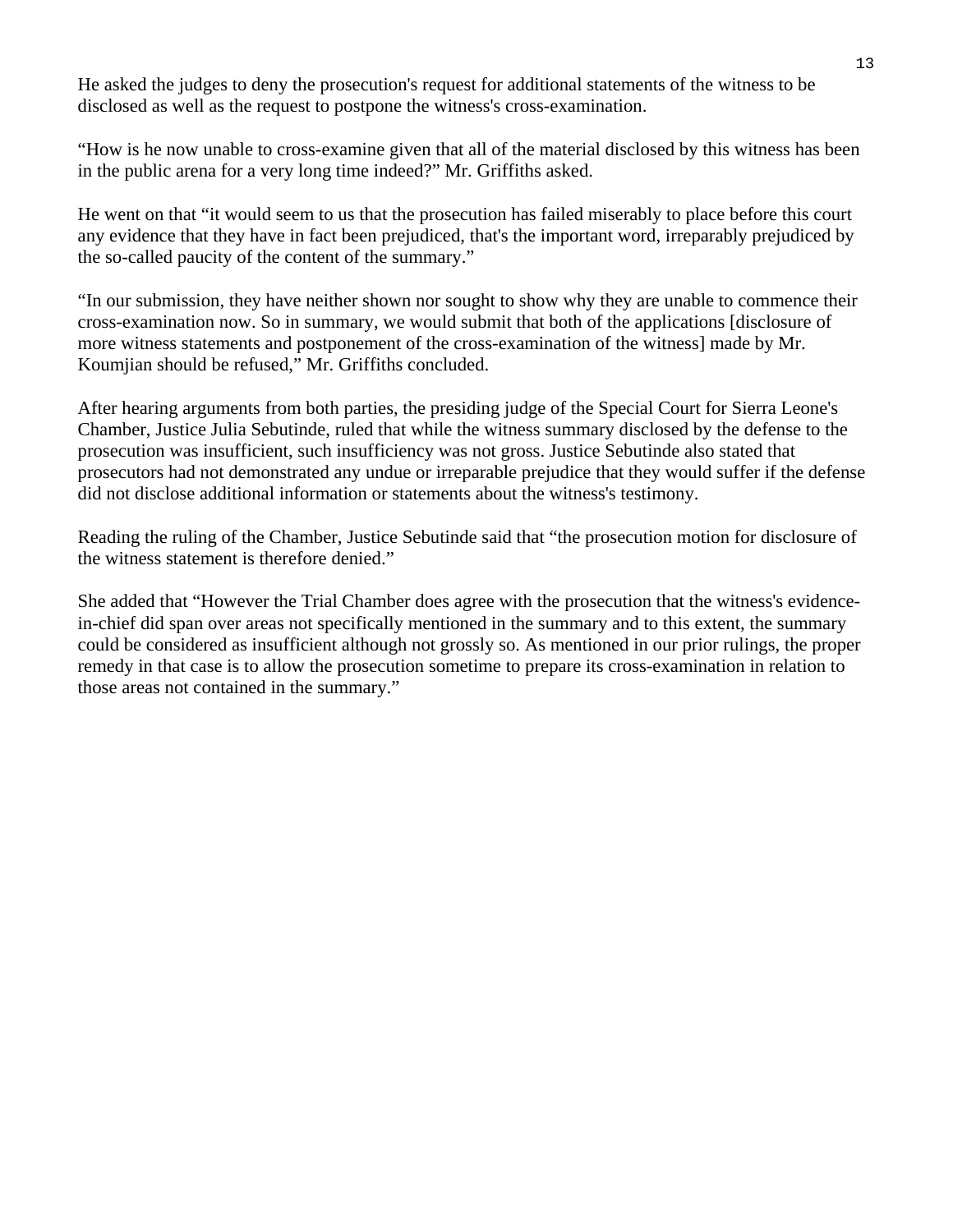

United Nations Mission in Liberia (UNMIL)

# **UNMIL Public Information Office Media Summary 21 April 2010**

*[The media summaries and press clips do not necessarily represent the views of UNMIL.]* 

# **UN News in Liberia**

## **UNMIL**

#### **Several Graduated From UNMIL Training Programme**

[In Profile Daily, The Inquirer]

- At least 26 young Liberians residing in Careysburg, outside Monrovia Tuesday received certificates after completing courses in various disciplines offered by the Pakistani Engineering Contingent of the United Nations Mission in Liberia (UNMIL).
- At a formal graduation ceremony, the Commanding Officer of the contingent, Lt. Muhammed Abid explained that the vocational training course was offered on a voluntary basis to afford interested Liberians the opportunity to build up their skills in areas of their interest.
- He said courses offered during the past three months were intended to share their expertise with Liberians in the areas of Computer Education, Tailoring, Auto Mechanics, Construction Machinery and Masonry.
- The Contingent Commander explained that earlier, the Pakistani trainers provided series of training for 25 personnel of the Ministry of Public Works in prefabricated bridge construction during the actual laying of the arrow panel, bailey bridges at Julijua and Frank Town.

#### **For raping 29-year Old Woman, JASAGBV Wants UNMIL Officer Turned Over For Prosecution**

[National Chronicle, Liberia Journal]

- The Journalists Against Sexual and Gender-Based Violence (JASAGBV) is calling on the United Nations Mission in Liberia (UNMIL) to immediately turn over to the Justice Ministry one of its officers for prosecution.
- The journalist watch group wants Patrick Ordin prosecuted for his alleged involvement in the raping of a 29 year old Liberian woman at his Logan Tow residence in 2009.
- The President of JASAGBV, Lawrence Fahnbulleh, said his organization's investigation revealed that officer Ordin came across the 29-year old woman at UNMIL's headquarters where she had gone to drop the bill of a local newspaper when the officer took the bill and her contact number.
- According to Mr. Fahnbulleh, officer Ordin called the woman to his Logan Town residence and forced her to sleep with him.
- The media advocacy group said a copy of the woman's statement was sent to UNMIL to carry out its investigation, but findings are yet to be revealed to the public.

#### **Other UN News**

#### **UNDP Donates To Information Ministry**

[National Chronicle, The Informer]

- The United Nations Development Programme (UNDP) Tuesday donated 15 motorcycles to the Ministry of Information.
- Making the donation, UNDP Economic Advisor and head of its Strategy and Policy unit, Fitsum Abraha said it was the hope of the UNDP that the donation will help the Ministry in the dissemination of information across the fifteen counties.
- Information Minister Cletus Sieh thanked the UNDP for the donation and observed that it was not strange for the UNDP to be involved in benevolence, noting that the UN agency is a strong partner of the Ministry.
- For her part, Deputy Information Minister for Technical Affairs, Elizabeth Hoff, who negotiated the terms of the donation, said it will add more to the already functional county bureau of the Ministry.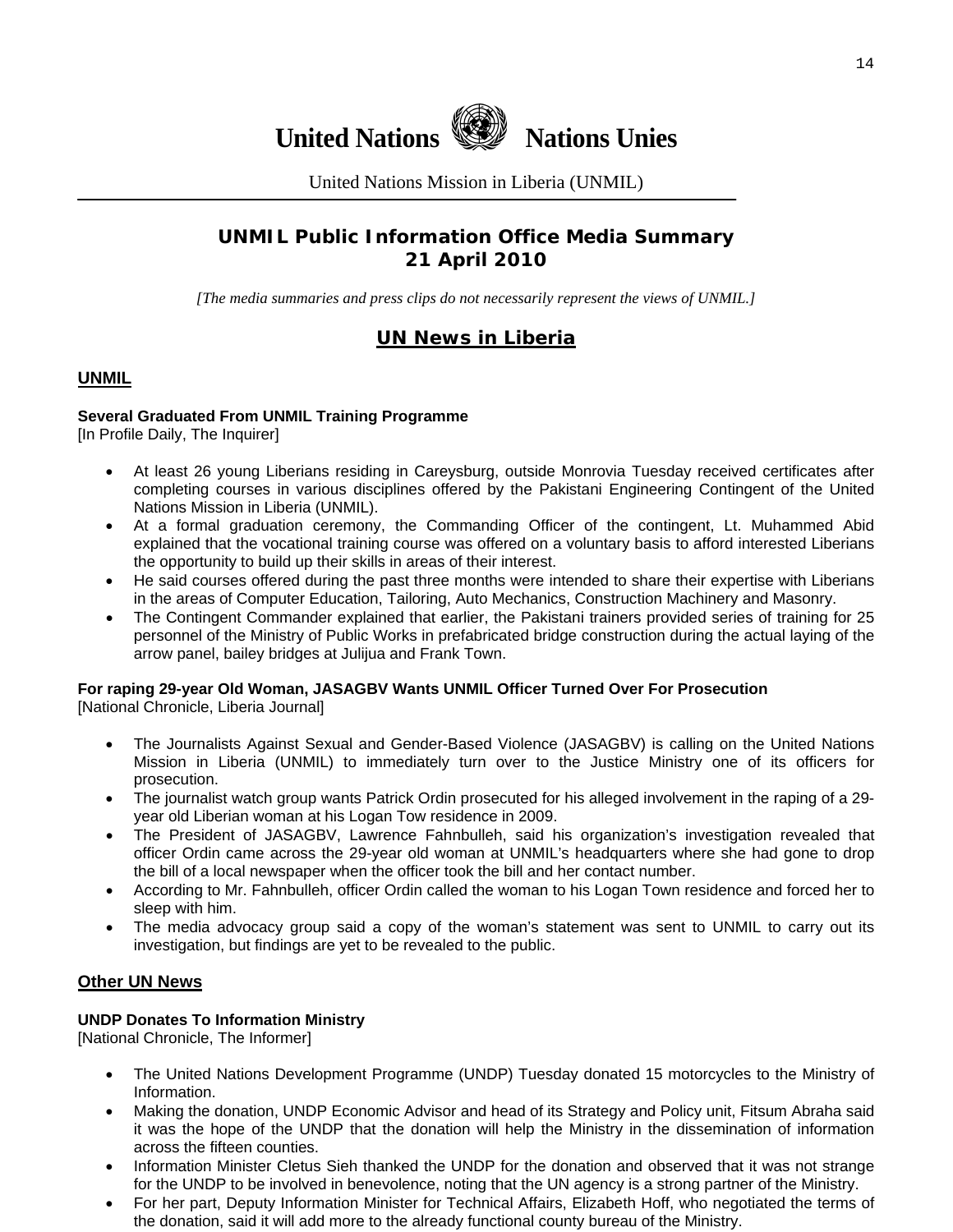# **Local News on Liberian issues**

#### **President Sirleaf Says Some Aspects Of State Department Report Erroneous**

[Heritage, New Democrat, The News]

- President Ellen Johnson Sirleaf has described as erroneous some aspects of the US State Department report.
- President Sirleaf said the report was welcoming but government does not agree with some of the findings.
- Mrs. Sirleaf disclosed she would write a letter of disagreement to US Secretary of State, Hilary Clinton which will reflect her dissatisfaction over aspects of the report she believes are erroneous.
- Although the President did not state the specifics she said government takes seriously some of the inaccuracies and will address those violations.

#### **President Sirleaf Comments On GAC Audits**

[Heritage, In Profile Daily, The Informer, The Inquirer, New Democrat, The News, Liberia Journal, National Chronicle, New Vision, Front Page Africa]

- President Ellen Johnson Sirleaf says the audit report released by the General Auditing Commission (GAC) is an instrument government takes very seriously in the fight against corruption.
- President Sirleaf says government will deal with the audit report inline with information contained in it.
- The Liberian leader said there have been complains about the quality and objectivity of the audits but government will act in the confines of the law.
- Mrs. Sirleaf said she is confident that Liberia will meet the HIPC Completion Point despite the challenges.
- The President spoke Tuesday when she addressed a news conference in Monrovia.

#### **Road Rehabilitation Is Government's Responsibility Not World Bank, Declares President Sirleaf**  [The Informer]

- President Ellen Johnson Sirleaf has declared that all ongoing rehabilitation works in the country is being done by the government, and not the World Bank, as is being speculated.
- President Sirleaf also clarified that her administration did not receive any funding under the Liberia Trust Fund, but rather received funding from friendly nations at the Berlin Conference in 2007, which is being managed by the World Bank.
- Speaking Tuesday at a press conference held at the Foreign Ministry, The President said apart from donor funds, the government is spending a significant amount of money on road rehabilitation in the country.
- She cited the SKD Boulevard, Jamaica Road, and Rehab Road among others as projects that have been funded by tax payer's money.

#### **Consultations Continue For Passage Of Threshold Bill**

[The Analyst, Liberian Express, The Inquirer, The News, National Chronicle]

- President Ellen Johnson Sirleaf says high level consultation to have the passage of the Threshold Bill for the National Elections Commission to begin registration and other activities to hold the 2011 elections are taking place between the Executive and the National Legislature.
- The passage of the Bill has been tied to the holding of the elections with the NEC raising concern over the issue and insisting that such prolonged delay to have the Bill passed cast a dark cloud over the electoral process.
- Speaking Tuesday when she met with the press, President Sirleaf said although issues surrounding the passage of the Bill are political, the Executive views it as a financial issue.
- She said although the Bill was earlier set to be passed at 40,000 Threshold but she could not take such a decision to sign the Bill given the resource constrains, when the nation is plagued with many more problems.
- She added that whatever the issues are, consultations are now taking place to have the Bill past as soon as possible by resolving the outstanding issues, stressing it is a question of finding what she called, "The Right Balance," between making sure that there is proper representation at the National Legislature based on consensus.

## **House Rejects Draft Law Reform Commission Act**

[New Democrat]

• The House of Representatives has rejected a draft legislation sent to it for passage into law by President Ellen Johnson Sirleaf.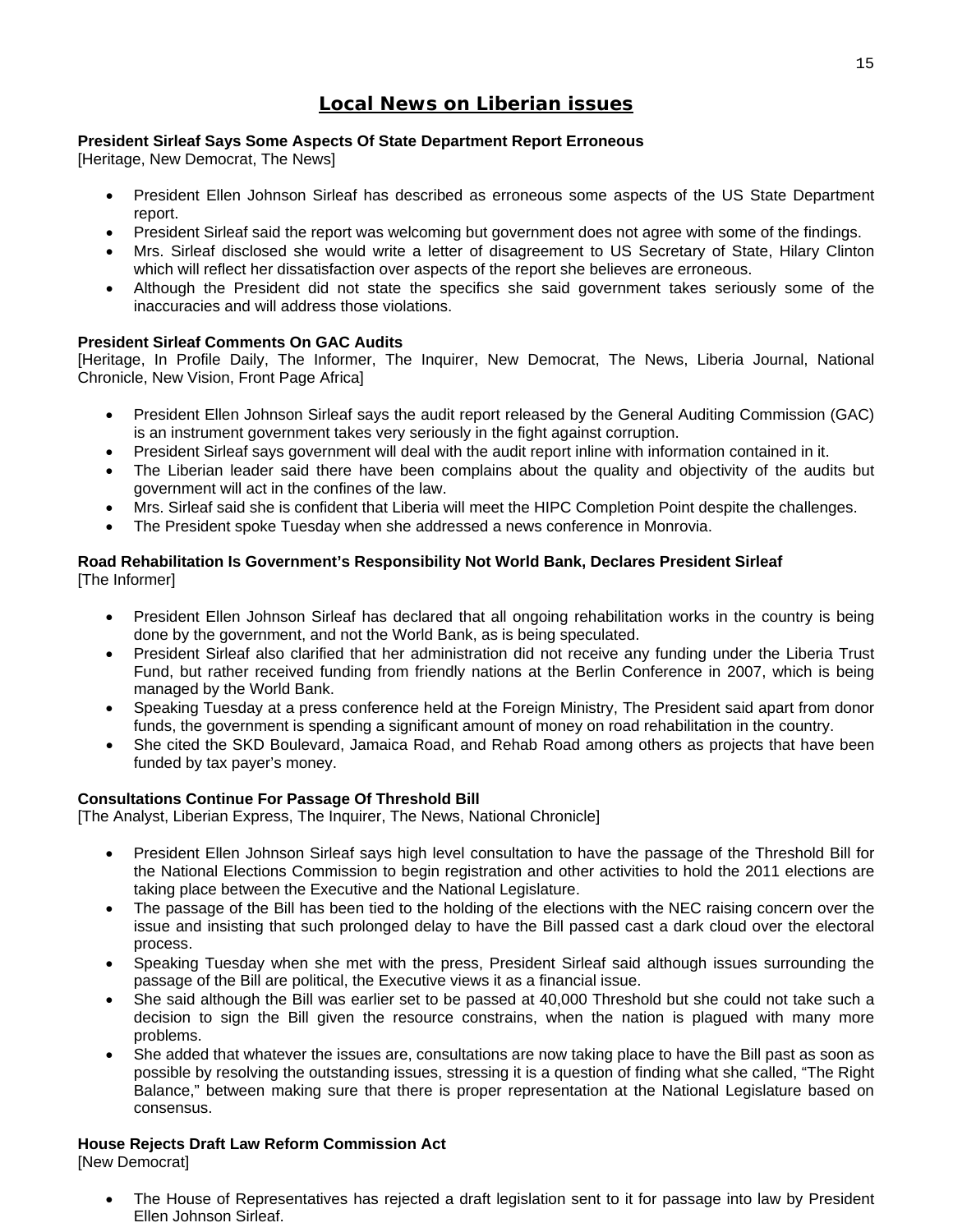- The proposed legislation relates to an Act seeking the establishment of the Law Reform Commission.
- The House rejected the draft Act on the basis that Liberia does not have the resources to fund another Commission.
- The decision followed the first reading of the proposed Act with a motion from Grand Bassa Representative Byron Browne.
- Representative Browne tied his motion to the debate on the threshold bill which the President vetoed because of the economic cost on the nation.

#### **US Under Secretary Of State Visits Liberia Today**

[The Inquirer, Front Page Africa]

- US Under Secretary of State for Political Affairs William Burns will make a working visit to Monrovia today.
- He will be joined by Susan Page, Deputy Assistant Secretary of State in the Bureau of African Affairs.
- Under Secretary Burns will meet with President Ellen Johnson Sirleaf and members of her cabinet.
- The top American diplomat is also expected to meet with leaders of several opposition political parties.

#### **Chinese Government Delegation Arrives In Liberia This Week**

[The Analyst, National Chronicle, New Vision]

- Deputy Chinese Minister of Commerce, Mr. Fu Ziying at the head of a 42-member high-powered Chinese delegation is expected in the country this week for a four-day visit.
- The delegation includes 14 officials of the Chinese Government, 23 business executives and five journalists.
- According to a Foreign Ministry release, the Chinese delegation will hold bilateral discussions with Liberian government officials headed by Foreign Minister Olubanke King Akerele.
- While in the country, the delegation will pay a courtesy call on President Ellen Johnson Sirleaf.

#### **IMF On Prospects For Full Debt Waiver For Post-war Liberia**

[New Vision]

- The International Monetary Fund (IMF) says Liberia has made significant progress in its drive to achieve full debt waiver under the Heavily Indebted Poor Countries Initiative (HIPC).
- The IMF in a statement said Liberia has met the triggers that are essential to reaching the completion point.
- The Fund named the passage of a new Investment Act that removes discretionary investment incentives and completion of the first annual progress report of the Poverty Reduction Strategy.
- The statement also spoke of the completion of a second round of audits of five key government Ministries.
- An IMF Mission which visited the Country last week noted that the implementation of the 2009 Public Financial Management Act has made progressed.
- The IMF Mission headed by Christopher Lane said it was impressed with fiscal discipline and management of government's resources.
- The mission reached preliminary understandings with the authorities on fiscal policies for the financial year beginning July 1, 2010 on a revised debt strategy.
- The Statement said as a result of Liberia's performance the Country stands to benefit from about 6.8 million US under its Extended Credit Facility programme.

#### **For 2011 Elections, George Weah's Party Holds Consultation In Accra**

[Heritage, Public Agenda, The Analyst, Front Page Africa]

- Executives of the Congress for Democratic Change have resolved to take the lead in rallying the opposition to present a common front in the 2011 elections.
- The Party also resolved to broaden its dialogue process by opening new avenues for constructive engagement with international stakeholders.
- The CDC executives further resolved to work with civil society organizations, regional and world leaders to ensure the wellbeing of the Liberian people.
- The decision followed a meeting with international stakeholders and several interest groups by a ninemember high-level CDC delegation held in Accra, Ghana from April 12 to 18.
- The Party's Standard-bearer Ambassador George Weah headed the CDC delegation to the Accra meeting, which comprises the Party's Chairman Geraldine Doe-Sheriff, Secretary General Eugene Nagbe and Deputy House Speaker Tokpa Mulbah among others.

#### **Inter-Religious Council Secures US\$120,000 For Lofa Crisis Victims**

[The Informer, National Chronicle]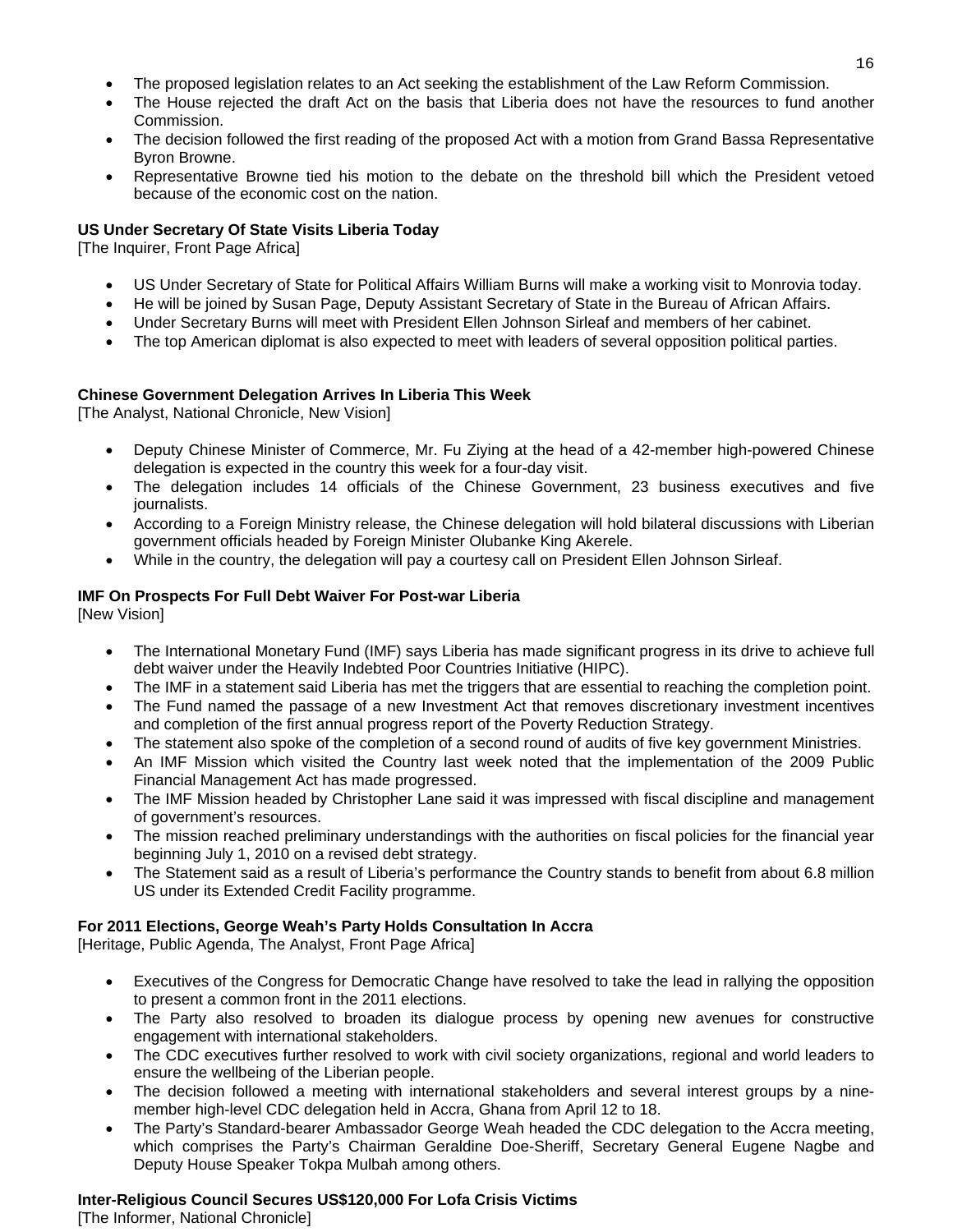- The Inter-religious Council of Liberia (ICRL) has disclosed that it has succeeded in securing a grant of US\$120,000 from Trust Africa to initiate series of dialogues, healings and reconciliations in Lofa County.
- The initiatives according to the ICRL are ways of restoring the spirit of peaceful co-existence and harmony amongst victims of the ugly incidents which resulted into the destruction of the Catholic Church and other worship centres.

#### **Star Radio** *(News monitored today at 09:00 am)*

#### **President Sirleaf Says Some Aspects Of State Department Report Erroneous**

*(Also reported Truth FM, Sky FM, and ELBC)*

#### **President Sirleaf Comments On GAC Audits**

*(Also reported Radio Veritas, Truth FM, Sky FM, and ELBC)*

#### **President Sirleaf Expresses Concerns Over The Construction of Huge Buildings By Government Officials**

- President Ellen Johnson Sirleaf has expressed concern over the construction of huge buildings by government officials.
- President Sirleaf said such initiatives raise eyebrows.
- She however said the officials often told her they brought their money from abroad.
- The President has meanwhile called on the public to report any unusual transaction to the Liberia Anti-Corruption Commission for investigation.

#### **House Rejects Draft Law Reform Commission Act**

*(Also reported Radio Veritas, Truth FM, Sky FM, and ELBC)*

#### **Whistleblower Act Surfaces At Legislature**

- A draft legislation seeking the establishment of the Whistleblower Protection Act has been submitted to the Legislature for passage into law.
- The proposed Act was submitted Tuesday to the Senate and House of Representatives by President Ellen Johnson Sirleaf.
- President Sirleaf said the draft Whistleblower Protection Act of 2010, when enacted will protect persons who disclosed information in the interest of the public.
- She said the proposed Act will defend persons employed in the public and private sectors unless otherwise provided by law.
- The President stressed the passage of the draft legislation will curtail act of corruption thereby promoting good governance in the country.

*(Also reported Radio Veritas, Sky FM, and ELBC)*

#### **IMF On Prospects For Full Debt Waiver For Post-war Liberia**

#### **For 2011 Elections, George Weah's Party Holds Consultation In Accra**

#### **Malaria Control Programme Launches Spraying Campaign**

- The National Malaria Control Programme (NMCP) has launched the indoor residual spraying campaign in Gorblee District, Grand Bassa County.
- The Programme Director Tolbert Nyeswah said the campaign is one of the intervention mechanisms and strategies put in place to fight malaria.
- Mr. Nyeswah said the walls and ceilings of homes will be sprayed and the exercise will have lasting effects against mosquitoes for up to nine Months.
- According to him, the exercise will last for thirty days and the NMCP would target about 50,000 households.
- The NMCP's Director has meanwhile called on residents to cooperate with the team by allowing the spraying of their homes.

#### **Multi-million Dollar Company Held For Missing Man**

- The State Prosecutor in Bomi County has declared the Management of Sime Darby liable for the mysterious disappearance of a 35-year old man at the plantation.
- Attorney Jumah Karnley said the Company must be held legally responsible because Amos Ganteh disappeared while in the care of the hospital.
- Amos Ganteh was admitted at the hospital on March 14 following injuries he sustained from an accident.
- According to Attorney Karnley the hospital could be declared not credible if the missing man is not found.
- Meanwhile, reports say the Administrator of the Sime Darby hospital Robert Hence has been charged with kidnapping.

#### **Fate Of LBS Director General-designate Still Undecided**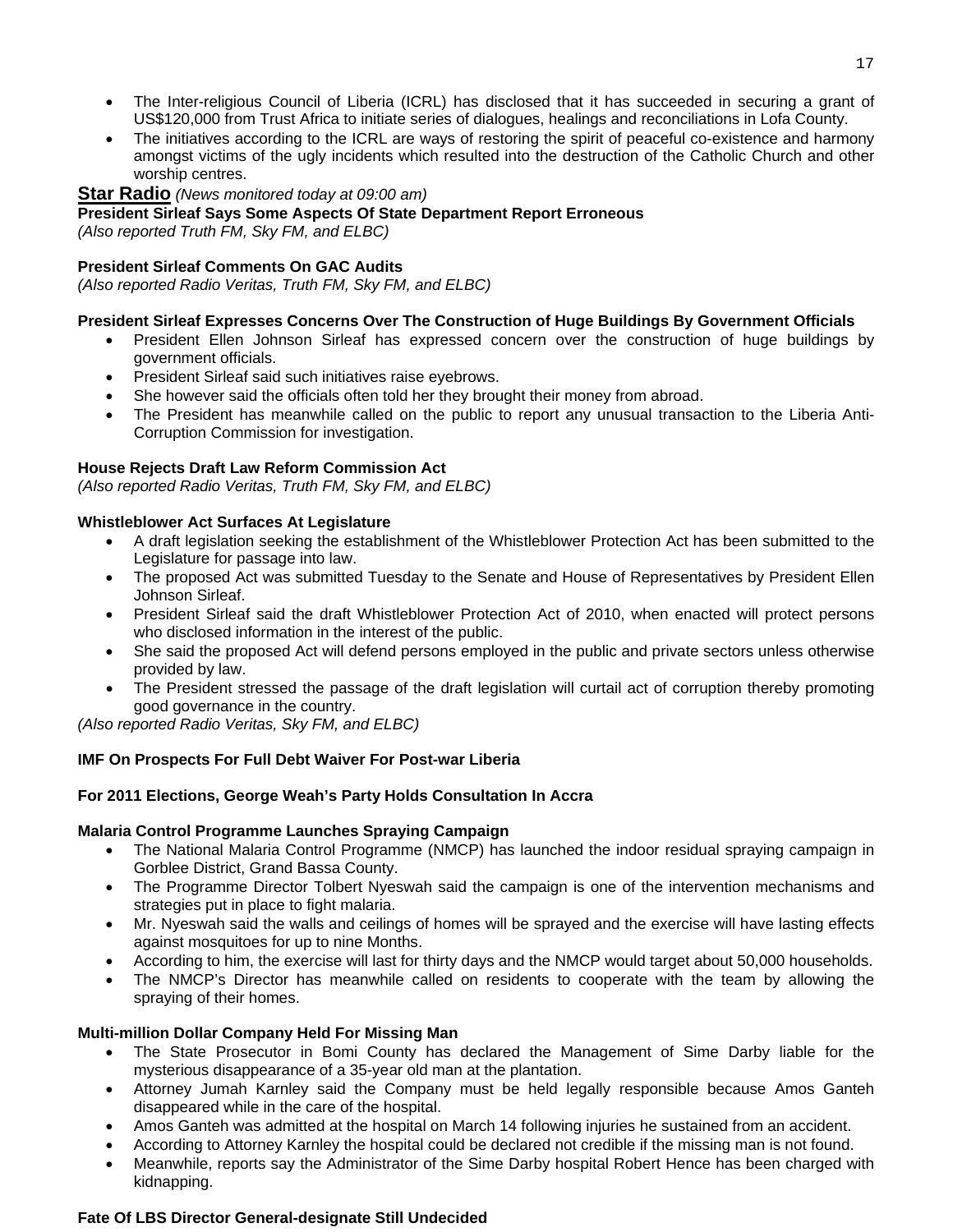- Conflicting accounts have emerged in the Senate over the motion for reconsideration on the rejection of the Director General-designate of the Liberia Broadcasting System (LBS).
- The conflicting accounts surround the real backer of the motion for reconsideration.
- It was earlier announced by Senate Pro-tempore Cletus Wotorson that Sinoe Senator Mobutu Nyepan was behind the reconsideration motion.
- But, on Tuesday, the Presiding officer of the Senate Daniel Naatehn told reporters his fellow Gbarpolu Senator Theodore Momo was also behind the motion.
- He said Senator Momo filed his personal reconsideration motion which will be hopefully decided this Thursday.
- Reports say it could have been a blow in the face of the rejected nominee Ambrose Nmah if Senator Momo had not filed the motion.

*(Also reported Truth FM, Sky FM, and ELBC)*

#### **Radio Veritas** *(News monitored today at 09:45 am)*

#### **"Perpetrators Of Lofa Violence Will Face Prosecution" - President Sirleaf**

- President Ellen Johnson says those who perpetrated the recent violence in Lofa County will face prosecution.
- Several persons were reportedly killed and many others wounded in the February 2010 violence that a UNMIL investigation attributed to mere rumors.
- Addressing a news conference Tuesday at the Foreign Ministry, President Sirleaf said findings and recommendations of the investigation conducted are currently before Vice President Joseph Boakai.
- She said Vice President Boakai who himself was in Lofa when the violence sparked out is looking into the findings and recommendations to determine an appropriate action.
- The President said those who set houses, churches, mosques and vehicles at blaze during the February violence will not go unpunished.

#### **US Under Secretary Of State Visits Liberia Today**

#### **Chinese Government Delegation Arrives In Liberia This Week**

## **International Clips on Liberia**

#### **Sirleaf slams corruption**

#### **http://www.news24.com/Africa/News/Sirleaf-slams-corruption-20100420**

Monrovia - **Liberia's** President Ellen Johnson Sirleaf on Tuesday insisted she was determined to fight graft after an official audit raised suspicions of malpractice involving her finance minister. "Corruption is a big problem, it is a societal problem. It is more than a government problem or an executive problem. It is a societal problem which we all have to fight," Sirleaf told reporters. Her comments follow the publication of a report from **Liberia's** independent General Auditing Commission accusing the finance minister, a close ally of the president, of failing to account for millions of dollars of public funds. "The ministry of finance is yet to account for \$5m it spent. This amount was mentioned in a report made and signed by Finance Minister Augustine Ngafuan but no justification was given on how this amount was spent," a GAC statement said. Ngafuan has dismissed the report as "politically motivated". Sirleaf has pledged to root out corruption in the war-ravaged West African country and since the start of the year has suspended two ministers suspected of graft, including her own brother.

#### **Pirates seize Liberian cargo ship with 21 crew off Oman: EU**

#### **http://www.eubusiness.com/news-eu/somalia-piracy.47y**

(NAIROBI) - Pirates stormed a **Liberian**-owned bulk carrier with 21 Filipino crew on Wednesday, as the end of the monsoon season brought a fresh assault on one of the world's most vital maritime routes. Pirates armed with AK47 assault rifles and a rocket-propelled grenade launcher scaled the sides of the Voc Daisy in the Gulf of Aden and took control of the vessel, the European Union's naval force in the region said. The crew was "able to raise the alarm before the four armed pirates... stormed onboard and cut their lines of communication," EUNAVFOR said, adding that the crew was safe. The incident happened 190 nautical miles (325 kilometres) east of Salalah, Oman. The 183 metre (600 feet)-long carrier, which was on its way from the United Arab Emirates to the Suez Canal, was captured before it could enter the protected transit corridor set up by the naval force in the Gulf of Aden. An international flotilla of warships has been patrolling the gulf, one of the world's busiest maritime routes, since 2008, in a bid to stop the hijackings.

## **International Clips on West Africa**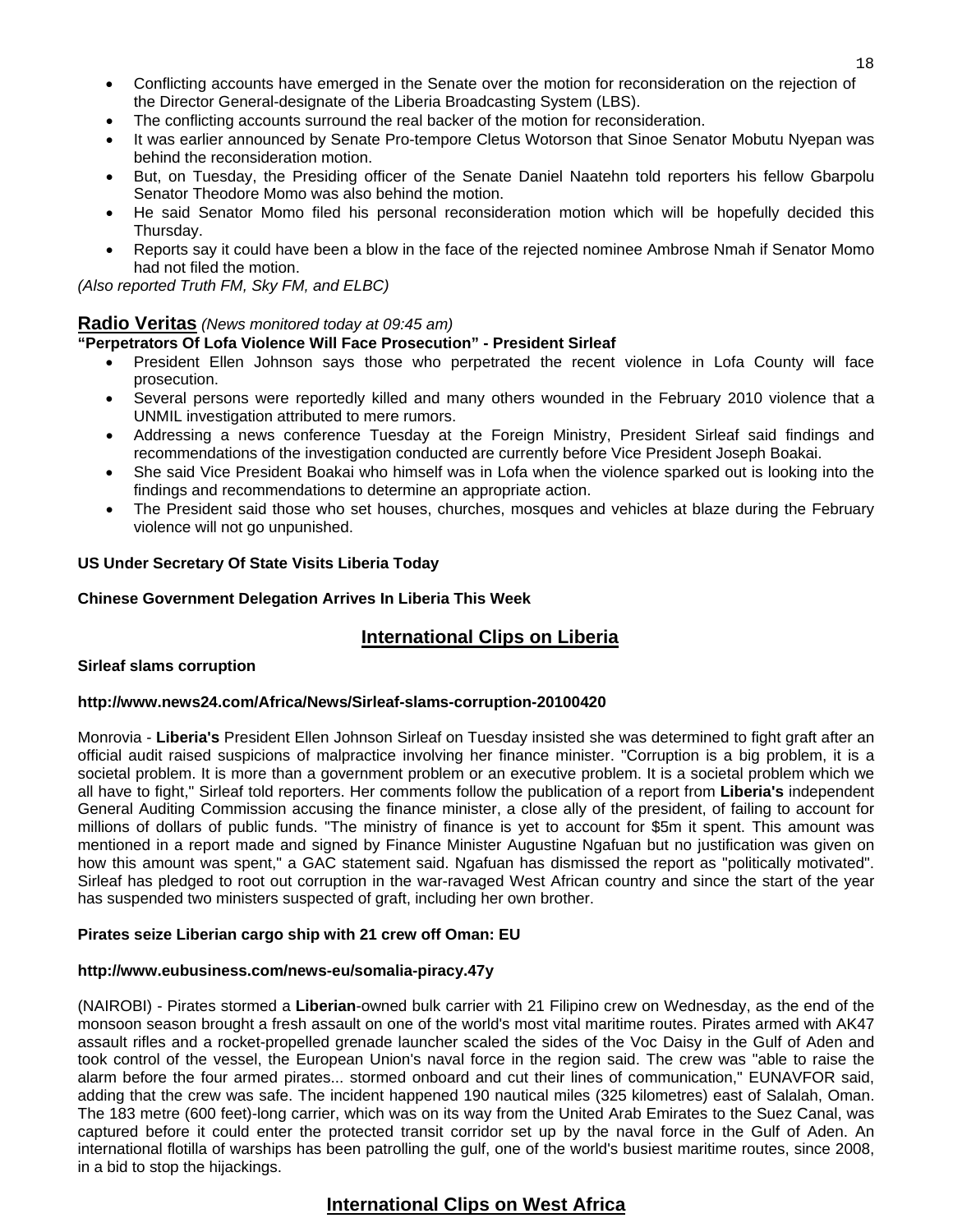#### **Guinea**

#### **Guinea leader sacks pro-Camara army chief**

CONAKRY (Reuters) - The interim head of **Guinea's** junta has sacked the chief of the armed forces, a perceived ally of ailing and sidelined military leader Captain Moussa Dadis Camara, a spokesman said. No reason was given for the removal of Colonel Oumar Sanoh, but the sacking comes amid rumours that some soldiers are trying to undermine efforts by the interim leader, General Sekouba Konate, to stabilise and hold elections in the world's top bauxite exporter. "Colonel Nouhou Thiam, formerly chief of staff of the army, is named chief of staff of the armed forces, replacing Colonel Oumar Sanoh," Lt. Mohamed Kasse, a spokesman for junta boss Konate, said in a statement on state television late on Tuesday. Sanoh was head of the military when security forces killed at least 150 pro-democracy demonstrators at a rally in September, but he was not directly implicated in most reports on the massacre.

#### **Côte d'Ivoire**

#### **Senegal's Wade asked to mediate in Ivorian crisis**

DAKAR (Reuters) - President Abdoulaye Wade of Senegal has been invited to mediate in **Ivory Coast's** political stalemate and will travel there on Thursday, Wade's spokesman said. Years of mediation efforts by Burkina Faso President Blaise Compoare have failed to usher **Ivory Coast** towards elections, which would trigger new investment and rejuvenate the agricultural sector of the top cocoa grower, analysts say. "President Wade is going to **Ivory Coast** for a working visit. He has been asked by President (Laurent) Gbagbo to speak to all sides to try and unblock the situation," Mamadou Mamba Ndiaye, Wade's spokesman, told Reuters on Wednesday. "He is going there as a wise man of Africa to support all the efforts that are being made in Ivory Coast." **Ivory Coast** is still recovering from a 2002-03 civil war that split the country in two, and has repeatedly delayed post-war elections originally due in 2005 after rows over the disarmament of rebels and the drawing-up of voter lists. U.N. officials have said leaders on all sides of the political conflict are benefitting from the status quo through a mix of illegal taxation, corruption and smuggling. **Ivory Coast's** press speculated on Wednesday that Wade's arrival would signal the end of Compoare's efforts to solve the crisis. There was no immediate comment from Burkina Faso.

#### **UN technical assessment mission meets United States ambassador and head of European Union**

ABIDJAN, **Côte d'Ivoire**, April 21, 2010/African Press Organization (APO)/ — The head of the United Nations Assessment Mission, Raisedon Zenenga, and the United States ambassador in **Côte d'Ivoire**, Wanda Nesbitt, reviewed the political situation in **Côte d'Ivoire** on Monday, 19 April. According to Mrs. Nesbitt, it involved examining the electoral process and the current issues, together. "We tried to discuss how the international community can continue to accompany and help **Côte d'Ivoire** to emerge from the crisis," she said at the end of the meeting, which took place at the headquarters of the United Nations Operation in **Côte d'Ivoire** (UNOCI). The American diplomat called on the **Ivorian** political actors to make the maximum effort to resolve the current blockage on the electoral list. "The population is suffering and it is very important for **Côte d'Ivoire** to move forward," she concluded. In the afternoon, Mr. Zenenga exchanged views with the acting Chargé d' Affaires of the European Union Delegation, Yves Gillet, at UNOCI's headquarters. "We outlined our analysis of the Ivorian situation and we exchanged views on the current issues especially the voters' list, reunification and DDR," said Mr. Gillet at the end of the meeting. Mr. Gillet also said that he exchanged views on UNOCI's role in the months and years to come.

#### **The UN assessment mission visits the ICC in Yamoussoukro**

ABIDJAN, **Côte d'Ivoire**, April 21, 2010/African Press Organization (APO)/ — A delegation of the United Nations technical assessment Mission, led by Mrs. Nanette Ahmed, held on Sunday 18 April 2010 in Yamoussoukro, a working session with the chief of the Integrated Command Centre (ICC), Colonel Major Kouakou Nicolas, on the activities, difficulties and prospects of the ICC in the crisis-resolution process. "We had a frank and very open discussion," Mrs. Ahmed, Coordination Officer at the Department of Peacekeeping Operations in New York, said at the end of the meeting. During the meeting, several questions were addressed, including the lack of resources and logistical difficulties. "We need conventional law enforcement material so that the ICC can fully play its role, which consists of providing security for the election," said Colonel Kouakou. In this regard, he appealed for the total or partial suspension of the embargo on arms in Côte d'Ivoire. Mrs. Ahmed recalled the procedures required for this. "A written request should be sent directly to the Security Council", she explained.

#### **Emirates to restart daily flights to Abidjan**

#### **http://news.cheapflighthouse.co.uk/2010/04/21/emirates-to-restart-daily-flights-to-abidjan/**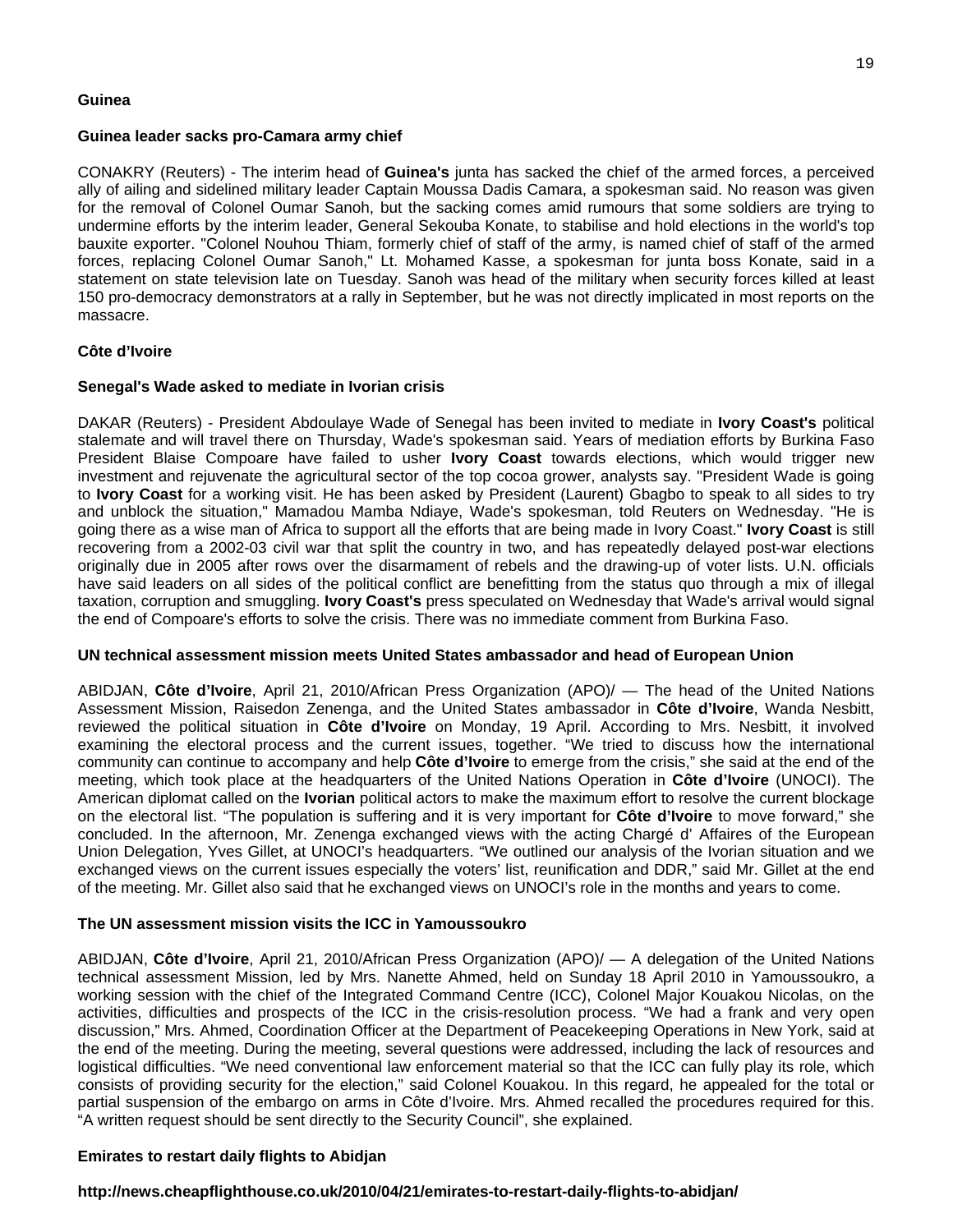Emirates is to restart daily flights to the **Cote D'Ivoire** from 1st May 2010, following increased demand for the West African route. Under the new schedule, EK flight 787 will leave Dubai each day at 0730hrs and arrive at Felix Houphouet Boigny Airport in Abidjan at 1400hrs. As before, flights to and from Abidjan, served by a 3-class Airbus A340-300, will make a quick stop in Accra, Ghana. The **Cote d'Ivoire**, which has Guinea, Mali and Ghana amongst its neighbours, is one of the world's major producers and exporters of cocoa beans, coffee and palm oil. Abidjan is also a large commercial sea port, forming a gateway for the industrial world to and from Western Africa. Emirates, supported by Emirates Sky Cargo, has been flying to the African continent since 1986, the year after the airline was established. Last year, Emirates launched two new African routes – to Durban and Luanda, plus a second daily service to Lagos and an extra weekly flight to Nairobi. In just under 25 years, Emirates has quickly grown into a major player on the aviation stage, boasting a 145-strong modern fleet, the world's largest A380 order book and a six continent route network.

#### **Sierra Leone**

#### **Sierra Leone Discloses Mining Revenues for First Time**

#### **http://www1.voanews.com/english/news/africa/west/Sierra-Leone-Discloses-Mining-Revenues-for-First-Time-91707319.html**

Two years after **Sierra Leone** signed up to the Extractive Industries Transparency Initiative, the government has submitted their first report on mining revenues. **Sierra Leone** is rich in mineral resources and also one of the poorest and least developed countries in the world. Now the government is trying to address its 'resource curse' by publishing its first ever public report on revenue **Sierra Leone** receives from mining companies. The report is part of the global Extractive Industries Transparency Initiative that requires mining companies to publish what they pay and asks governments to publish what they receive in revenue. The idea is to foster transparency in a sector that, if managed properly, could contribute significantly to a country's development. **Sierra Leone** Ministry of Mines Deputy Secretary Emmanuel Komba says the report is an important step for a country that has gained little from its mineral wealth. The report covers payments made to the government by six industrial mining companies, two major exporters and other institutions during 2006 and 2007. Mining companies reportedly paid \$10.6 million in 2007 while the government says it received \$10.2 million in the same year. Verdi Consulting, the company reconciling the two sides, says the discrepancy is due to the government failing to report some revenue and to companies unable to prove certain payments.

#### **Sacked minister faces fresh corruption charges**

#### **http://www.english.rfi.fr/africa/20100420-sacked-minister-faces-fresh-corruption-charges**

Anti-corruption prosecutors in **Sierra Leone** have opened fresh charges against former Fisheries Minister Haja Afsatu Kabba. The sacked minister is accused of misappropriation of public funds and abuse of office. Scores of supporters, some dressed in their red party colours, filled the courtroom as Kabba made her second appearance before an anti-corruption judge. Prosecutor Calvin Matsebo brought out seven new charges, much to the surprise of the defence lawyers. The fresh charges claim that the former minister misappropriated 310 million Leones - nearly 60 thousand euros - and she abused her office by employing her sons without having them go through the proper hiring procedures. But what shocked the defence lawyers most was that the prosecutor asked that the initial 17 count indictment, released some six weeks ago, be suspended while the new charges are tried. The trial judge Justice Nicolas Browne Marke granted the suspension. Outside the courtroom, lead defence lawyer Blyden Jenkins Johnston told reporters that he suspected mischief.

#### **Mercy Ships Announces Sierra Leone Field Service**

#### **<http://www.bio-medicine.org/medicine-news-1/Mercy-Ships-Announces-Sierra-Leone-Field-Service-70797-1/>**

Garden Valley, TX (Vocus) April 20, 2010 -- Mercy Ships has selected **Sierra Leone** as the site for the 2011 Field Service for the world's largest charity hospital ship, the Africa mercy. This will be the fourth time that Mercy Ships has delivered free world-class medical care to the impoverished West African nation. The protocols and Memoranda of Understanding were recently signed. The **Sierra Leone** government was represented by The Honourable Vice President, Sam-Sumana, and Mercy Ships was represented by Mr. Don Stephens, Founder and President. The agreement provides the necessary collaboration with the **Sierra Leone** government in regard to the port, security, water and sanitation. It also opens the door for the mercy ships Advance Team to do the preliminary work necessary for the upcoming Field Service. Health care in **Sierra Leone** is unaffordable and often unavailable. The country ranks 180 out of 182 nations on the 2009 Human Development Index, and the majority of the population lives on less than \$2 per day. Infant mortality in **Sierra Leone** is 159 per 1000 births as compared to the USA at 6.3 per 1000 births. Dental care is another illustration of the conditions within the country, with one dentist for every one million people and 6,000 dentists per million people in the USA.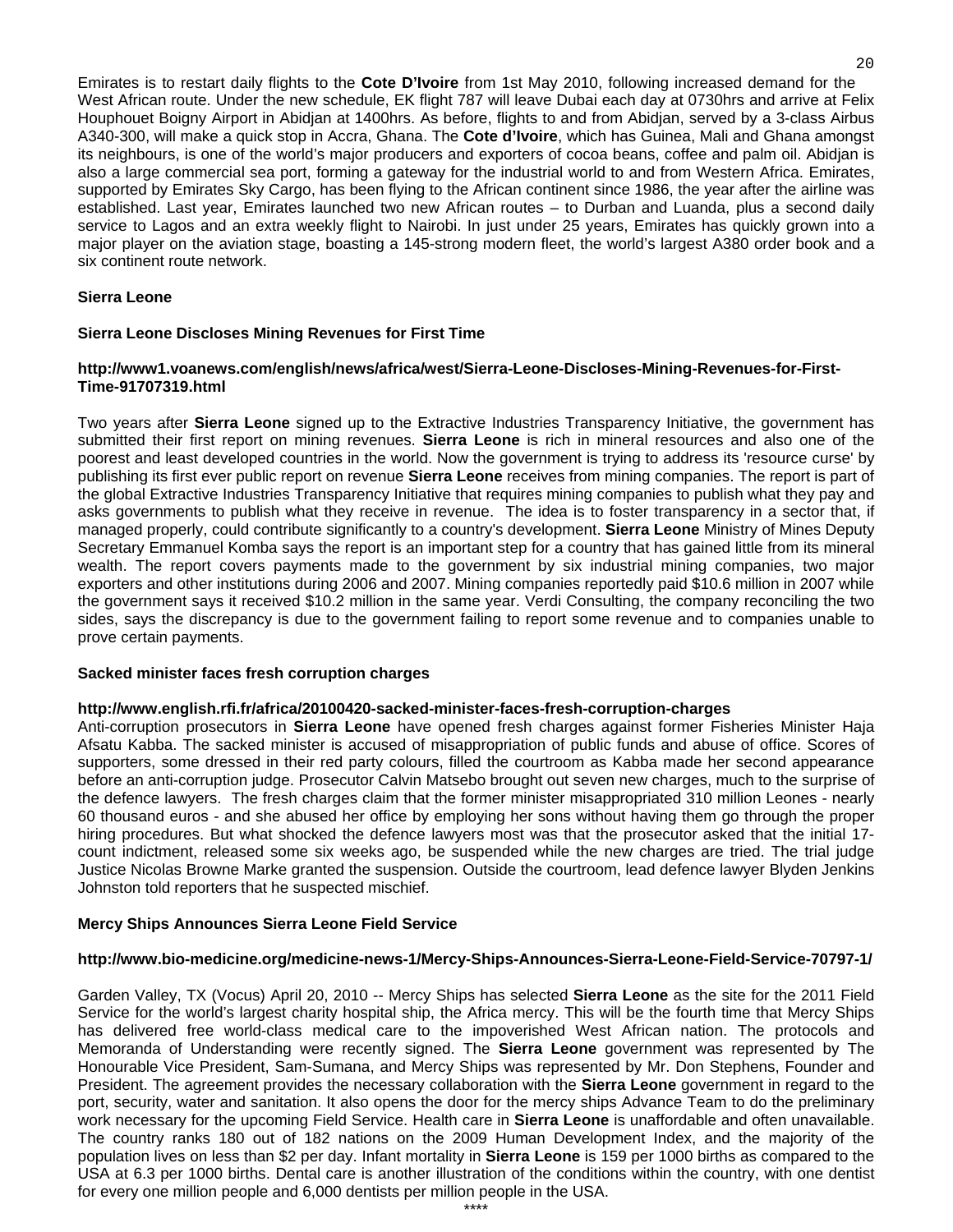# **ICC Prosecutor Seeks Ruling Against Sudan Over Warrants**

By REUTERS

AMSTERDAM (Reuters) - The International Criminal Court prosecutor has requested that ICC judges issue a finding of non-cooperation against Sudan's government for failing to execute two arrest warrants.

In a document seen by Reuters Thursday, the prosecutor said the filing followed Sudan's continual lack of cooperation in the case against Ahmad Harun and Ali Kushayb, both of whom are wanted for war crimes and crime against humanity.

It is the first time that the ICC prosecutor has requested judges to issue a finding of non-compliance.

(Reporting by Aaron Gray-Block and Ben Berkowitz; Editing by Sonya Hepinstall)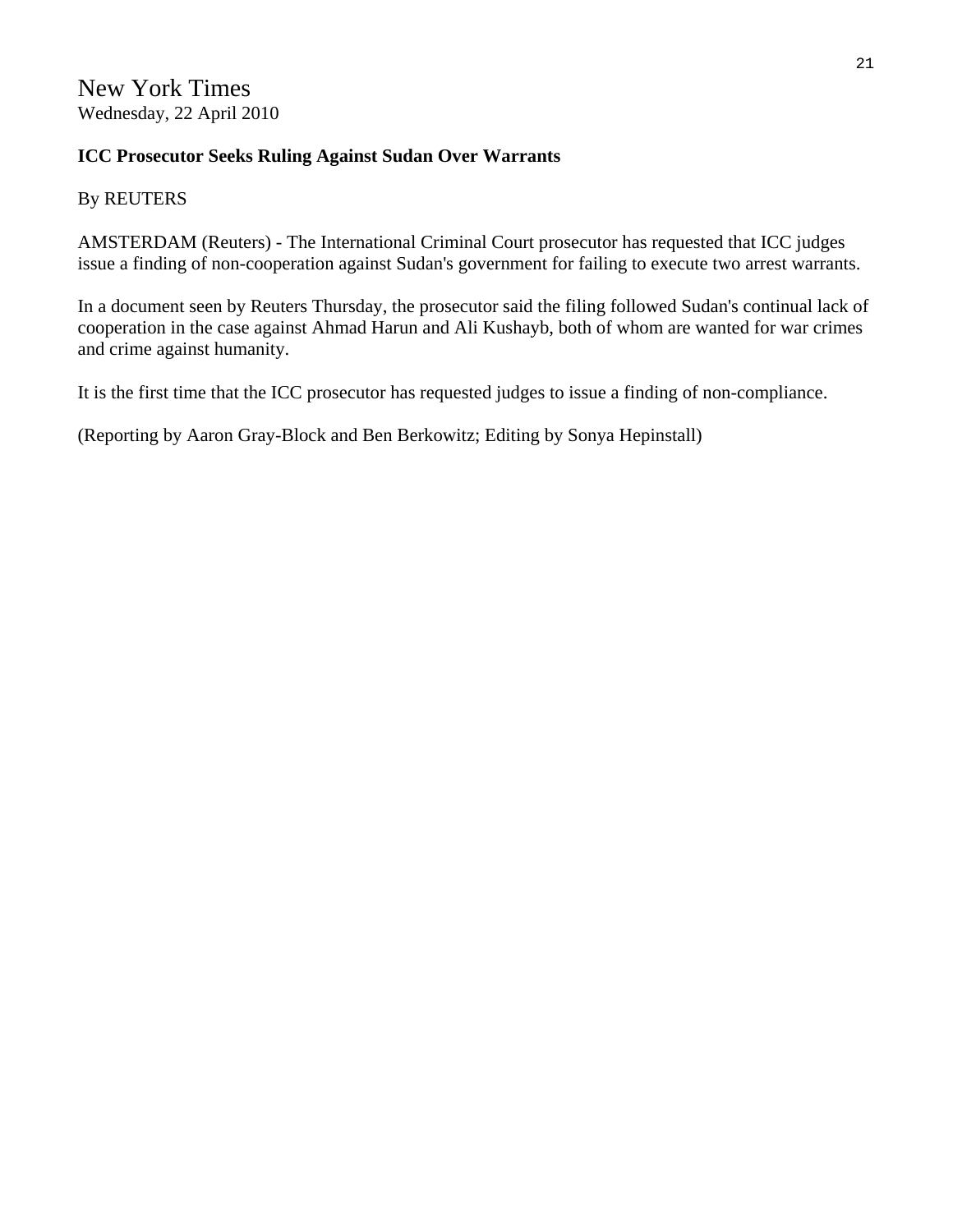# Nairobi Star (Nairobi)

Wednesday, 21 April 2010

# **Kenya: Ocampo Witnesses Fear Leak**

Nairobi — THE credibility of Kenya National Commission on Human Rights has been rocked after witnesses accused a commissioner of leaking their identities and safe houses to suspects targeted by the International Criminal Court.

A commissioner (name withheld) has allegedly met post-election violence suspects to share information about the identities, locations, and safe houses of witnesses, according to letters of complaint to KNCHR and a witness the Star personally met yesterday.

Late last year the Star revealed several cases of Waki witnesses suffering intimidation by post-election violence suspects. In January, the Star reported that the wife of a potential ICC witness had been sent Sh3,000 with instructions to buy a coffin for her husband.

Witnesses are apparently losing confidence as the complaints were lodged in January but KNCHR has been unable to plug the leak.

Yesterday, KNCHR Vice-chairperson Hassan Omar confirmed witnesses have complained.

Omar said despite the discontent of the witnesses, the KNCHR would give the ICC all the support it seeks either collectively or individually.

"I wish to acknowledge that the KNCHR was made aware of allegations against one of our commissioners sometime last year . That the said commissioner is alleged to have compromised the safety and security of witnesses to the Waki Commission and that of KNCHR," stated Omar.

"Owing to the gravity of the complaint, I requested commissioners Anne Munyiva Ngugi, Wambui Kimathi and the Secretary to the Commission Mohammed Hallo who were at that point within reach to join me while receiving the complaint. Subsequent to this, we sent an investigation team to Eldoret between the 8th to 13th of January, 2010 to make a full assessment of the threats to the witnesses. Similar allegations were documented from those interviewed and are captured in the report of this investigation".

"Rather than address the issues at hand the commissioner has since alleged that two commissioners 'are pushing for a tribunal to remove him' and that I have been to the several diplomatic missions 'accusing' him of compromising the safety and security of witnesses. I have since left the matter to the Chairperson (Florence Simbiri-Jaoko) who I understanding has formally submitted a written complaint to the said commissioner for his response," Last month, the International Criminal Court gave the formal go-ahead for Chief Prosecutor Moreno Ocampo to investigate the violence surrounding the December 2007 elections. He promised to visit Kenya in May to meet victims and his situation analysis team was here two weeks ago in preparation.

ICC judges relied heavily on the reports of KNCHR and Justice Waki in giving Ocampo the go-ahead to investigate.

One witness wrote to the KNCHR chairperson Florence Simbiri-Jaoko on January 7, 2010 stating that the commissioner had met suspects at Sirikwa Hotel and Highlands Hotel in Eldoret on January 5, 2010.

"We feel worried when we see some senior officials of KNCHR meet some of the people behind and adversely mentioned in connection with post election violence of 2007... Commissioner (name withheld)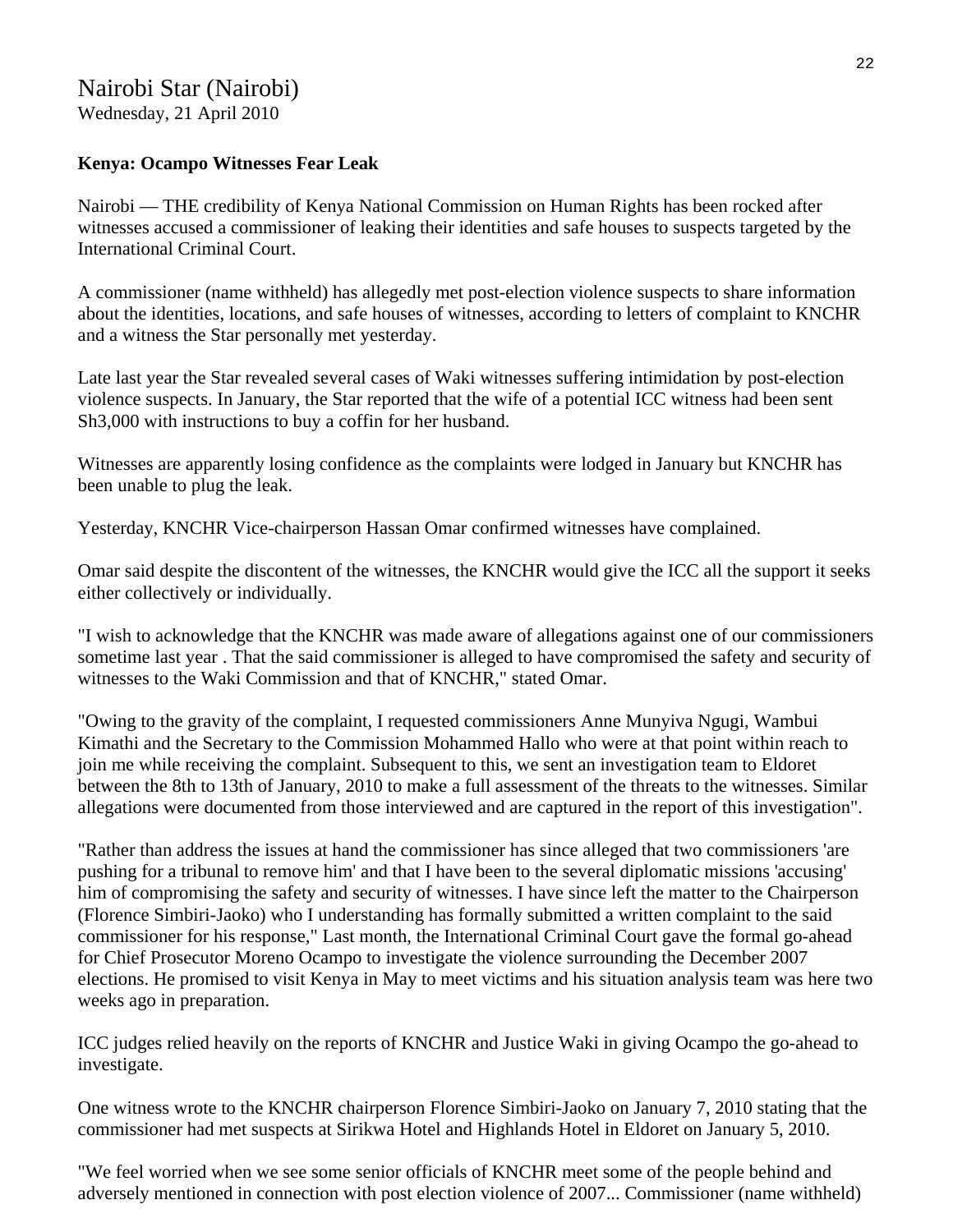met the following people known to me and I strongly believe they played key roles in the violence," the witness said in the letter.

"At some point we had reason to believe that among the commission employees there were people who were leaking information to the mentioned persons and giving them specific details on the hotel, the witnesses testified and respective dates and various dates we visited KNCHR," states the letter.

"The commission should protect the confidence the people of Kenya still confer on them and make sure that key witness information is kept secret,' states the letter.

The Eldoret based Centre for Human Rights and Democracy has also written to the KNCHR expressing concern that witnesses are losing trust in the commission.

"Currently, there seem to be some problem. KNCHR while in the North Rift last week asked some of the witnesses to write down all their details and send them to the national commission. The witnesses have written and refused to take them to KNCHR citing safety and security reasons," states centre director Ken Wafula.

"They say some people at the national commission have been leaking information to the suspects and therefore putting them in greater danger," said Wafula in his letter of January 18. Relevant Links

"Witness protection is a delicate matter. It is a process that requires trust and confidence from witnesses. Where trust is eroded or shaky, the process buckles. The fears raised by witnesses are valid and genuine," states Wafula.

Yesterday, Hassan said the KNCHR visited Eldoret early this year after they learned that potential witnesses were worried about leaks.

"I was made aware of the hesitation by witnesses to seek the protection of the KNCHR. Therefore most of the witnesses on board are those I have given my personal commitment towards their safety and security and assured them of utmost confidentiality and professionalism in the matter. A colleague commissioner and I handle this process and information is only shared on a 'need to know' basis. I am confident that all reasonable care has been taken to ensure that there is no leakage of information or the safety and security of these witnesses jeopardized," stated Omar.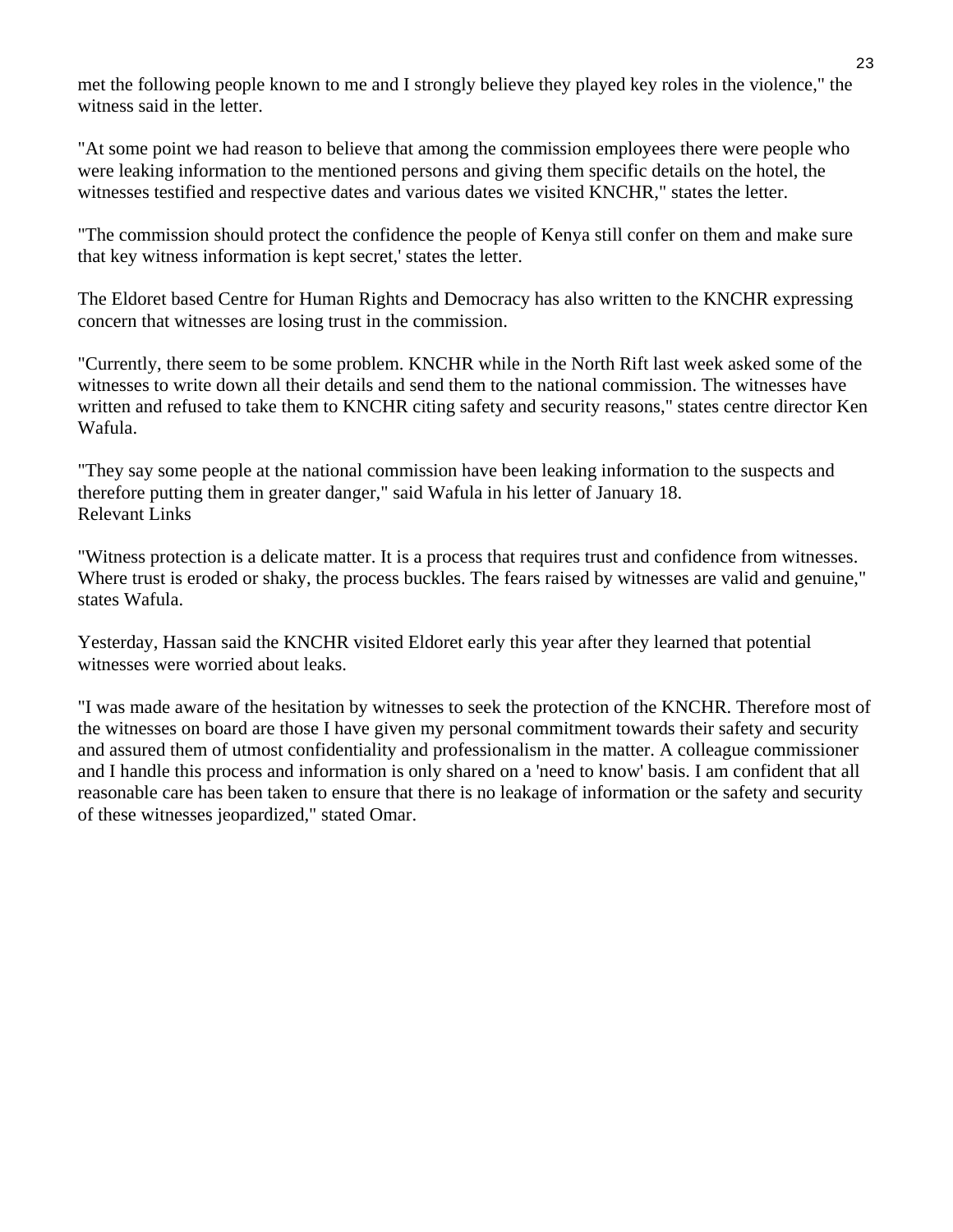# Naharnet Wednesday, 21 April 2010

# **Report: International Tribunal Courtroom Ready in May, No Funding Problems**



The Special Tribunal for Lebanon's courtroom will be operational end of next month to try those involved in ex-Premier Rafik Hariri's assassination, sources following up the court's operations told al-Liwaa daily. However, a date hasn't been set yet for the start of the trials, they said.

On the latest accusations of Zuhair Siddiq, a former Syrian spy accused of misleading the U.N. probe in Hariri's murder, the sources quoted international circles as saying that Siddiq's statements were part of the

campaign against the STL whose rules and regulations call for punishing witnesses who make false testimonies.

About reports that efforts are underway to obstruct the funding of the court, the sources said such rumors are also part of the campaign to hinder the tribunal's operations.

The \$55 million budget for this year is available and contacts are underway with donor nations to provide funding for the 2011 budget, the sources told al-Liwaa.

They expected the STL to remain silent about rumors and accusations about its integrity.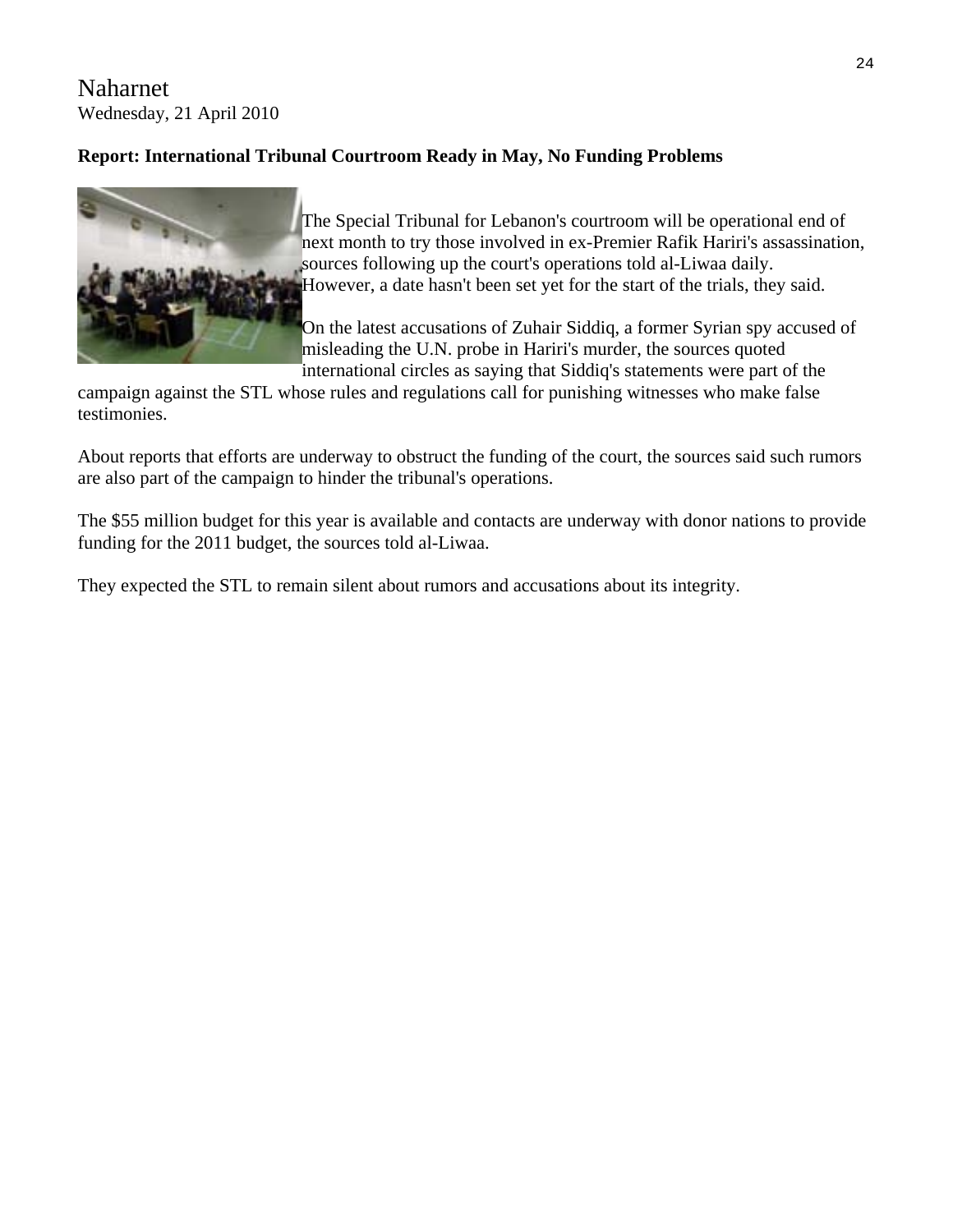# **AG, Saitoti: Point for us Kabuga and we arrest him**

# By CYRUS OMBATI

Is Felicien Kabuga in Kenya? That is a question that has been coming back for more than ten years. And it could earn you Sh400 million the US has placed as a reward for anyone reporting Kabuga's whereabouts.

The US Government and the tribunal trying Rwanda genocide suspects in Arusha want the world to believe one of the most want men in connection with the massacre is hiding in Kenya.

The Kenya Government has on many occasions said the country was not harbouring Kabuga but claims he is holed up somewhere within Kenya's borders seem not to end.

On Wednesday, six Cabinet Ministers accompanied by the country's spy chief said the latest claim made by the US government and the International Criminal Tribunal for Rwanda (ICTR) that Kabuga was living within Kenya was not true.

Ministers George Saitoti (Internal Security) Mutula Kilonzo (Justice), James Orengo (Lands), Otieno Kajwang (Immigration), Moses Wetang'ula (Foreign Affairs) and Attorney General Amos Wako said Kenya would gain nothing by hiding Kabuga.

The Director General of the National Security Intelligence Services (NSIS) Michael Gichangi and Internal security PS Francis Kimemia also attended the briefing.

"We are equally baffled as to why the ICTR and the US government keep on claiming that Kabuga is here. The reason they give is that immigration records show he entered here but no proof he left but that does not hold water because if you have an international warrant of arrest you cannot go to say (tell your pursuers) you are leaving," said Wako.

Saitoti who read a statement signed by all the ministers said Kenya has utilised immense resources in the form of material, equipment and personnel to assist ICTR with its investigations.

US Ambassador-at-large for War Crimes, Mr Stephen Rapp, had two months ago said his office has intelligence reports confirming that the alleged financier of the 1994 genocide against the Tutsi is in Kenya.

The ICTR too has insisted Kabuga is still in Kenya despite denials by the government.

In the 1994 the Hutu-dominated Rwanda government killed thousands of Tutsi's and Hutu political moderates. In the course of 100 days, at least 500,000 people were killed. The mass killings erupted after the death of then president of Rwanda Juvenal Habyarimana after the plane he was flying in was shot down.

Yesterday, the ministers said since 2002 Kenya formed a joint security team involving security agencies, ICTR and FBI to try and apprehend Kabuga who was alleged to be hiding in Kenya.

They added police have been acting on intelligence of alleged sighting of Kabuga in various parts of the country but these were found to be untrue.